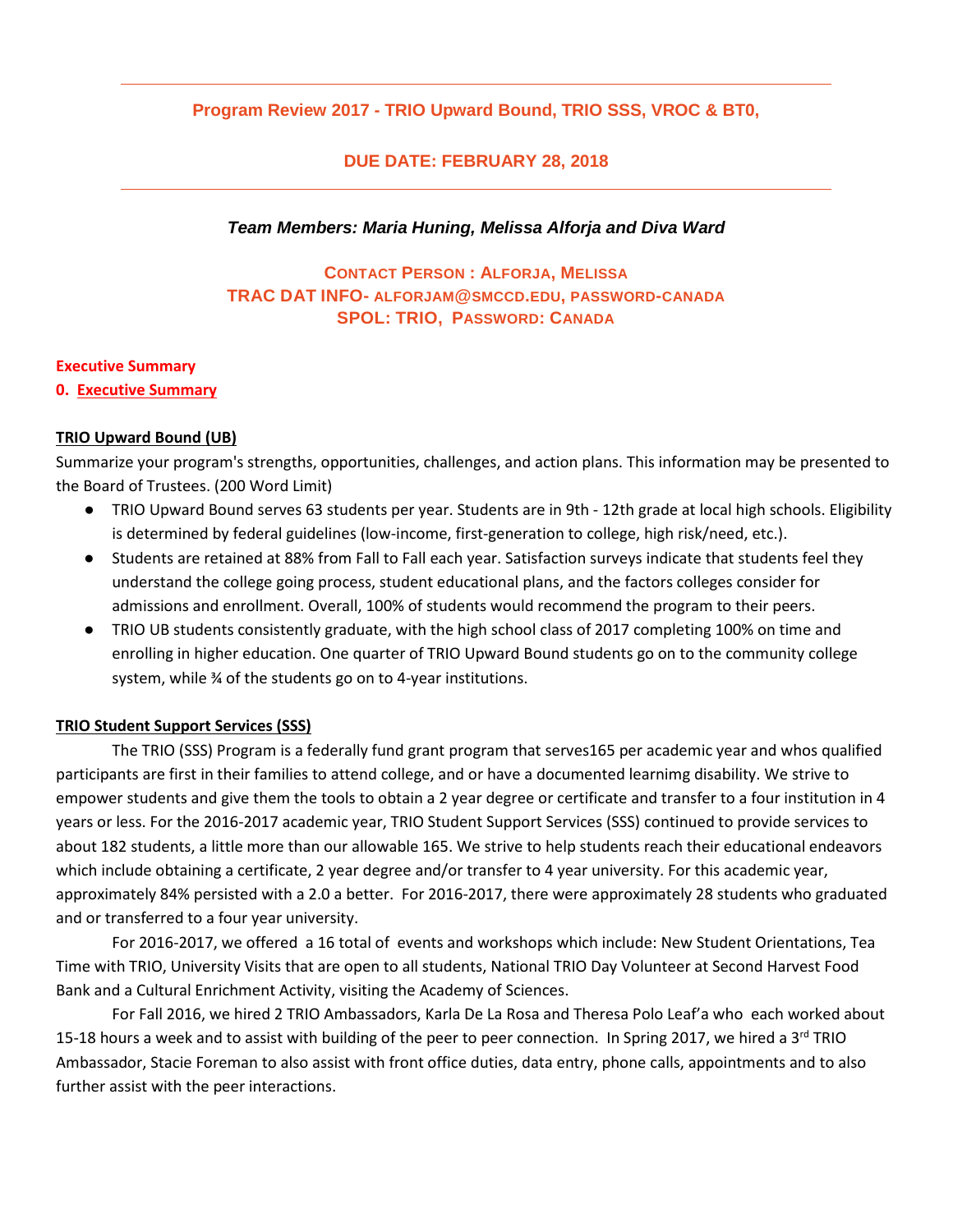#### **Veterans' Resource and Opportunity Center (VROC)**

The Veterans Resource and Opportunity Center at Cañada prides its center for being a welcoming community of veterans who advocate camaraderie, diversity, inclusiveness, and peer support. We use the center's space to share best practices for academic success and provide valuable information and resources for those who needed assistance and support provide by the county and Veterans Affairs agency. The center also provides and "Eat and Greet" every Tuesday where we have pizza and beverages while we talk about all aspects of or academic and personal progress and issues, as well as getting connected to every possible resources available to us.

The challenge VROC is facing as of this time is the vacancy of a coordinator position. VROC is in dire need of someone who can provide student veterans and dependents service of what a coordinator does for a program. Despite of the current situation, where a student assistant who is temporarily filling in for this position, the goal is not centered on coordinating but his/her academic success. We need someone who can be physically provide serves every time a student veteran walks in the center. A student working for V-ROC cannot be there all the time.

One possible action is to find one faculty or staff who is willing to step up and support the program in a coordinator function. Another option would be to hire someone externally.

Another challenge is the decline of enrollment. Most veterans opt to go to CSM or Skyline for a higher housing allowance.

The action plan that V-ROC is working on is to overhaul the marketing strategy to make coming to Cañada to be more appealing; not in terms of how much housing allowance a student veteran gets, but the quality of education they get at Cañada and to experience a sense of community while in school.

#### **Bridge to Opportunities Peer Mentorship Program (BTO)**

The "Bridge to Opportunities" (BTO) Peer Mentorship Program is funded by the Expanding Student Opportunities (ESO) grant that is funded through the U.S. Department of Education. The ESO grant is a HSI (Hispanic Serving Institution) grant program under the Title V under the institutional capacity building umbrella. The primary goal of HSI grant funded programs is to improve the capacity of each institution to better serve Hispanic and high-need students. The goal of the BTO Peer Mentorship Program is to increase retention rates and persistence while providing a positive and successful transition for Hispanic and high-need first-time and continuing students.

Mentoring is a structured and trusting relationship that brings students together with caring individuals who offer guidance, support, information and encouragement aimed at developing the competence and character of the mentee. Peer mentors are usually close in age and experience to their mentees and can often personally relate to the obstacles that the mentees face as they journey through college. The BTO Peer Mentorship Program strives to develop positive and nurturing relationships with their mentees to ensure that students are able to successfully navigate the rigors of college from entry to transfer and completion. The BTO Peer Mentorship currently has 10 Peer Mentors who mentor approximately 3-5 students each.

#### **Program Context**

#### **1. Mission**

**How does your program align with the college's mission? If your program has a mission statement, include it here.**

#### **TRIO Upward Bound (UB)**

It is the mission of Cañada College to ensure that students from diverse backgrounds achieve their educational goals by providing quality instruction in transfer and general education courses, professional/technical programs, basic skills and activities that foster students' personal development and academic success. Cañada College accepts responsibility for serving the community's diverse needs for lifelong enrichment and highly values close teacher-to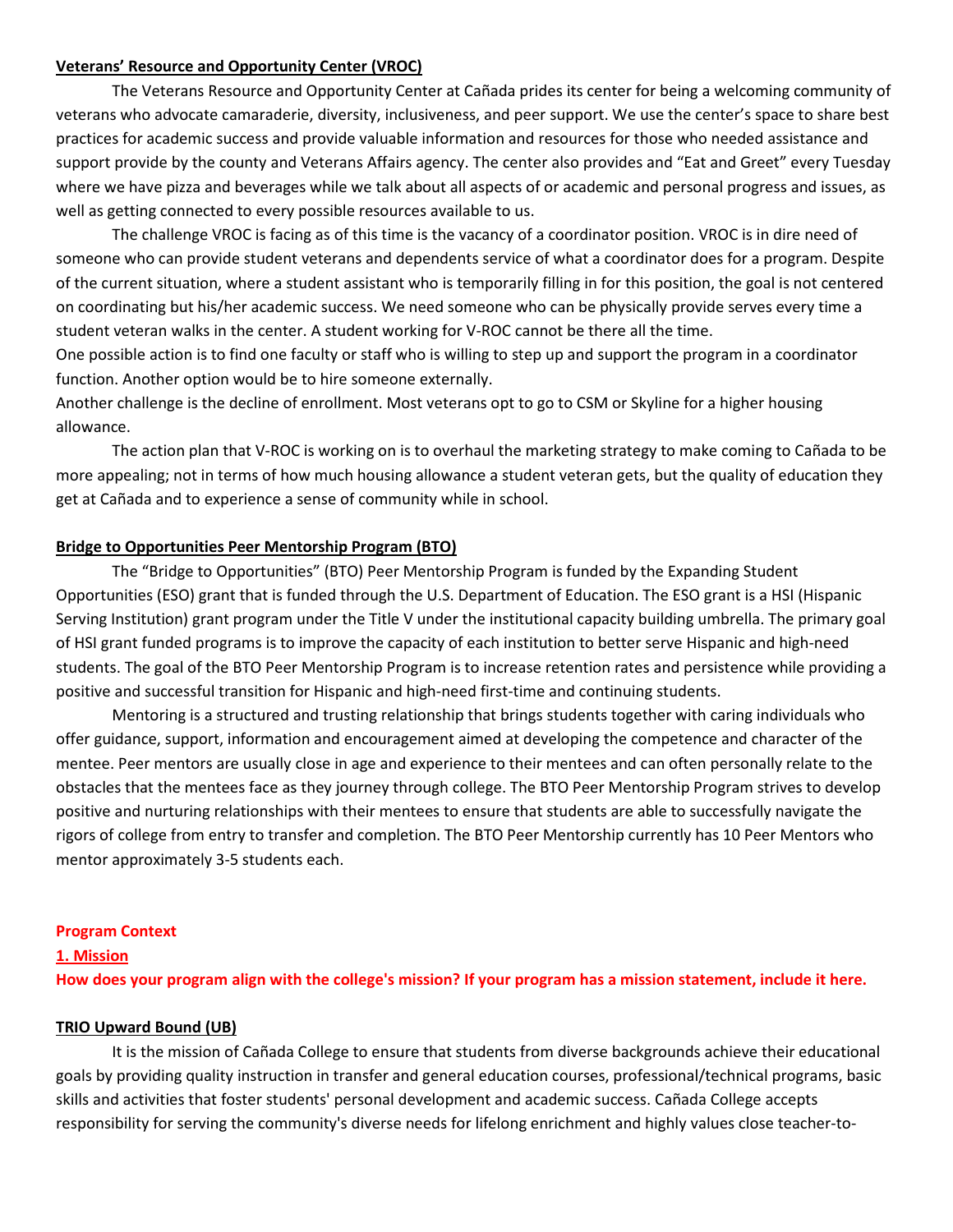student teaching and learning relationships, support services and a co-curricular environment that contributes to personal growth and success for students.

Cañada College Upward Bound TRIO Program provides educational services to historically underrepresented college bound high school students in order to help them succeed in their precollege performance and increase the rate at which participants enroll and graduate from institutions of postsecondary education. Through the values of Education, Diversity, and Community, we aim to transform communities and families one degree at a time.

### **TRIO Student Support Services (SSS)**

### **TRIO SSS Mission**

The mission of the Cañada College TRIO-SSS Program is to provide educational support services to traditionally underrepresented students who are first generation, low-income and/or disabled. The focus of the program is to assist students as they work toward obtaining an associate degree and/or transfer to a four-year college/university. In a welcoming environment, the program offers participants a variety of support services such as academic, career and personal counseling, tutoring, mentoring, financial aid advising, college visits, and educational, social and cultural enrichment activities.

### **TRIO SSS Vision**

The vision of TRIO SSS is to serve as a resource for students to arm themselves with the educational and social justice perspectives to learn how to navigate and achieve their educational pursuits in higher education.

Relationship of Program to College Mission: Indicate how the program aligns with the college's mission by checking the appropriate boxes. Check all that apply:

- $\checkmark$  Career-Technical
- $\checkmark$  Education
- $\checkmark$  Basic Skills
- $\checkmark$  Transfer

# **Veterans' Resource and Opportunity Center (VROC)**

The Veterans Resource and Opportunity Center (VROC) is committed to the task of supporting veteran needs while in attendance at Cañada College and beyond. VROCs' vision is to provide veterans, of all eras, returning to school with personalized service and encouragement through connection with admissions & records/counseling services/financial-aid, fellow veterans, and veteran related agencies and organizations.

Our mission statement aligns with the college in the context of providing personalized services and support that would help ensure a student veteran's academic success while at Cañada and proceed to the next phase of their schooling to transfer to a 4-year university.

# **Bridge to Opportunities Peer Mentorship Program (BTO)**

Bridge to Opportunities Peer Mentorship Program provides support to students throughout their college experience beginning with their transition into their first year in college up until their successful transfer into a 4-year university. The goal of program is to foster academic excellence through peer-to-peer support. Peer mentors support their student mentees by encouraging them to embrace college life and increase their knowledge about resources that will help them succeed.

Our program offers three tiers of mentorship: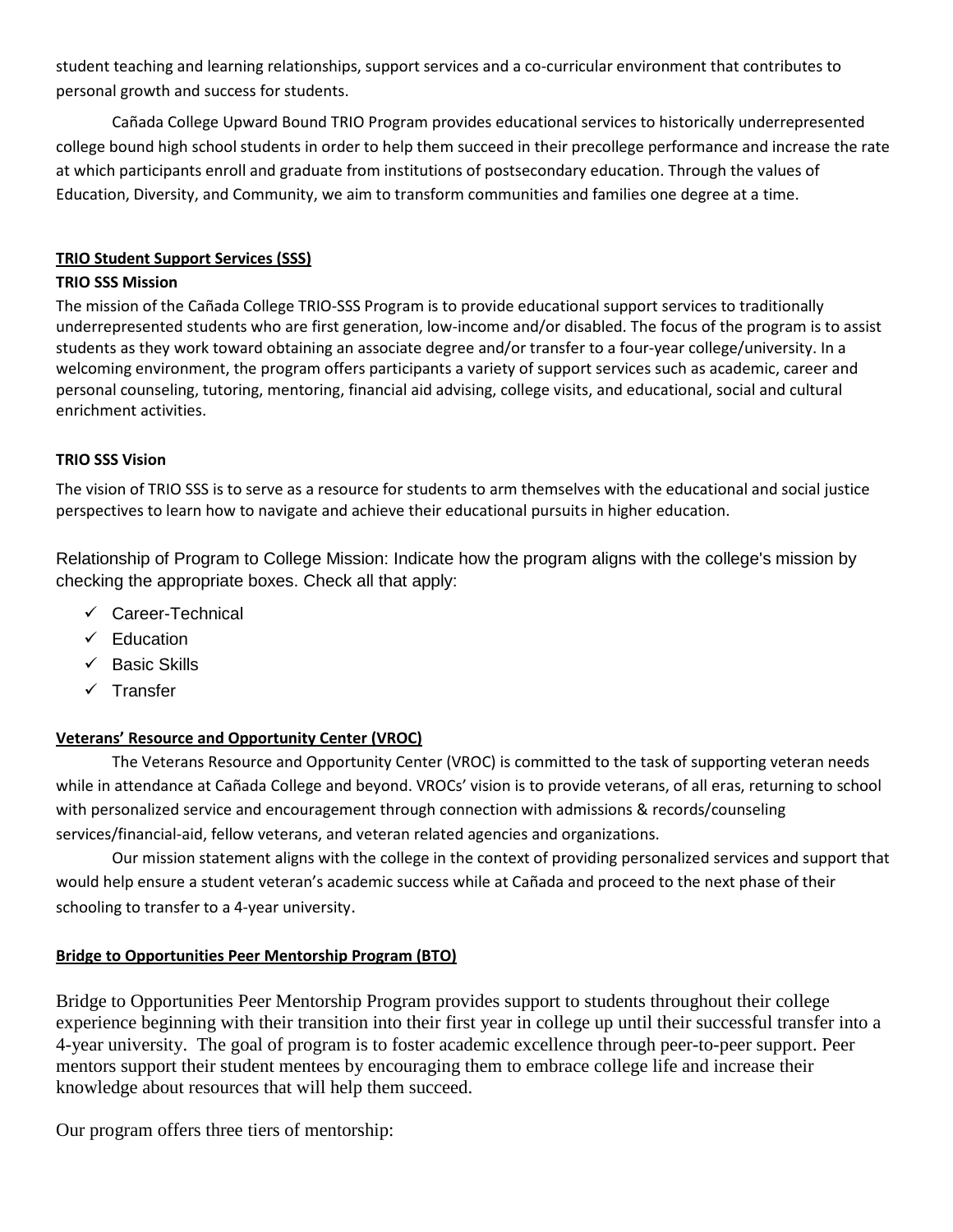**Start Strong:** Peer mentorship is provided to students transitioning into their first year at Cañada to build their academic toolkit for success.

**Stay Strong:** As students continue with their college education, peer mentorship is provided to encourage students to persist with their education, motivate them to continue to excel academically in order to reach their transfer and graduation objective.

**Finish Strong**: Peer mentorship is provided to support students who are transfer-ready and assist them with the transfer process while maintaining academic excellence.

### **2. Program Description**

#### **TRIO Upward Bound (UB)**

TRIO Upward Bound is a federally funded pre-college program designed to assist low-income and first generation students prepare for college. In partnership with Sequoia High School, our program serves 63 high school students from the communities of East Palo Alto and North Fair Oaks.

The Upward Bound Program operates year round. The school year consists of monthly Saturday workshops at Cañada College and weekly tutoring. In addition, other services are offered to support the students such as academic and career advising, support in concurrent enrollment and middle college applications, mentorship, and college visits. During the summer, Upward Bound students participate in a six-week program offering academic courses, college and career workshops, field trips and cultural activities. All classes are taught on the Cañada College campus and address their needs to become better prepared students.

#### **TRIO Student Support Services (SSS)**

# *Empowering minds, Inspiring Resilience, Rooted in Diversity*

# **Who We Are**

TRIO Student Support Services (SSS) is one of the eight Federal TRIO programs designed to provide academic, social and personal support for students, to assist them in navigating the community college system, and to motivate them towards a successful completion of their Associate's Degree and transfer requirements.

#### **Program Benefits**

Our program offers assistance in study skills, tutoring services, academic counseling, mentorship, career guidance, enrichment workshops, transfer tours, assistance in securing admission and financial aid, and the overall support of the entire staff.

#### **Who We Serve**

You are eligible to apply for TRIO if you are a U.S. citizen or permanent resident AND ONE of the following:

- Low-Income
- First Generation College Student\*
- Physically/Learning Disabled

# **Veterans' Resource and Opportunity Center (VROC)**

The Veterans Resource and Opportunity Center (VROC) is committed to the task of supporting veteran needs while in attendance at Cañada College and beyond. VROCs' vision is to provide veterans, of all eras, returning to school with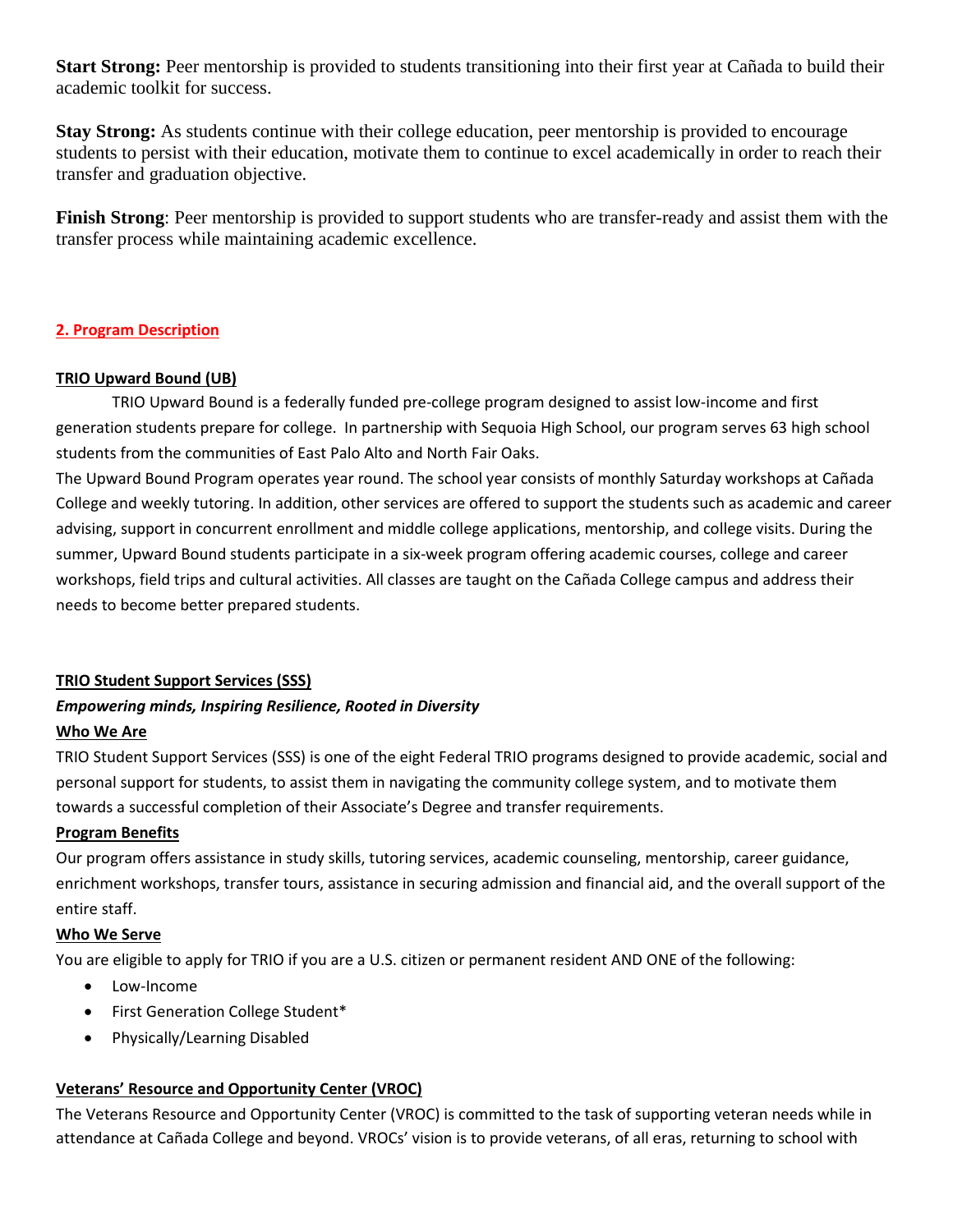personalized service and encouragement through connection with admissions & records/counseling services/financialaid, fellow veterans, and veteran related agencies and organizations. SERVICES AVAILABLE:

- Admission Assistance
- Veteran Benefit Assistance (Educational/Vocational, Medical, Psycho-social)
- Academic Counseling
- Placement Testing
- Financial Aid/Scholarship/Work-study
- Vet Vouchers for books, transportation, and food
- Mentorship
- Other issues as they arise

# EDUCATION/SOCIAL EVENTS:

- VROC sponsored Eat & Greet Luncheon (currently held noon-1pm, every Tuesday)
- Vet Center/VA informational seminars
- College Community Involvement
- Veterans Day Community Observance
- Integrated activities with Associated Students of Cañada College (ASCC)

# **Bridge to Opportunities Peer Mentorship Program (BTO)**

Bridge to Opportunities Peer Mentorship Program is designed to support students in all aspects of their educational endeavors. Mentees will receive support and services from mentors and student leaders on campus, faculty and staff, as well as participate in campus events and organizations that will aid in enriching their overall college experience.

# Services we provide to mentees:

- Receive one-on-one peer support
- Learn about various resources on campus
- Stay informed on important college deadlines
- Help with how to develop college success strategies
- Become more knowledgeable of financial aid services
- Opportunities to go on college tours

# **3. Community & Labor Needs**

Describe how changes in community needs, employment needs, technology, licensing, or accreditation affect your program.

# **TRIO Upward Bound (UB)**

Upward Bound partners with local youth serving community agencies to bring 21st century skills to the TRIO population. We have offered workshops and classes during the summer based on students' needs and interests. In TRIO Upward Bound, we are striving to have our students be college, career, and life ready. They all have opportunities to apply to internships or attend activities that increase their awareness of careers and necessary preparation for those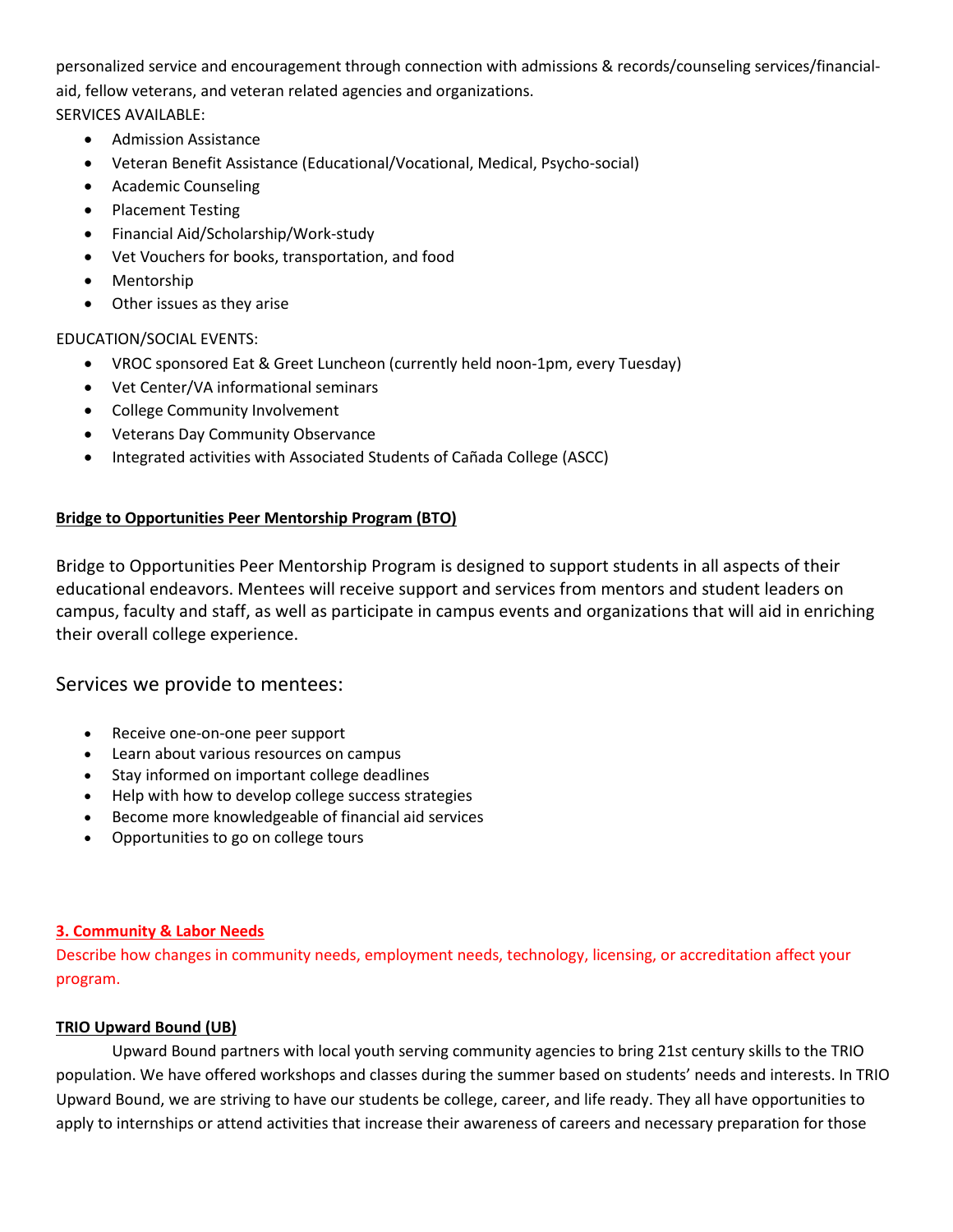careers. In addition, we share information about social resources available in the community for families including information about financial literacy, SparkPoint, and other safety net programs.

#### **TRIO Student Support Services (SSS)**

Changes in the community such as the high cost of living in the bay area has affected the overrall enrollment at our 3 sister college campus for the last 3 year in a row. More and more students are finding that they have to help contribute financially to cost of living, having to pay for a portion of the rest. Cost of books, tuition and even at times not having enough to eat. I am meeting more and more students who do not have their basic life needs met, such having enough food on the table, forcing many of our full time students to drop classes and help offset a one income or two income household. Thankfully, we have some SparkPoint to which we closely refer our students to their array of services such as financial literacy workshops and one on one financial coaching to the food pantry services.

# **Veterans' Resource and Opportunity Center (VROC)**

V-ROC put much effort in reaching out to the community for financial and programs/services support applicable to student veterans and dependents. The center invites representatives from the Veteran Services Office in San Mateo County, and VA representatives on campus on a monthly or bi-monthly basis depending on their availability. The center needs funding to ensure provisions and services are not cutoff. We want the book voucher and meal program to continue because it build morale and increase motivation to the veteran community

# **Bridge to Opportunities Peer Mentorship Program (BTO)**

Bridge to Opportunities now supports three different student levels to better suit the changing student dynamic ensuring that all students are accommodated. This not only allows the program to grow with students as their needs on campus change, but also allows BTO to help students coming into the program at different levels.

**Start Strong:** Peer mentorship is provided to students transitioning into their first year at Cañada to build their academic toolkit for success.

**Stay Strong:** As students continue with their college education, peer mentorship is provided to encourage students to persist with their education, motivate them to continue to excel academically in order to reach their transfer and graduation objective.

**Finish Strong**: Peer mentorship is provided to support students who are transfer-ready and assist them with the transfer process while maintaining academic excellence.

# **4. Equity and Access**

**Describe how your program assures equitable access to all of its students by providing appropriate, comprehensive, and reliable services to students regardless of service location or deliver method.**

# **TRIO Upward Bound (UB)**

As a Federally funded program, students are chosen to participate in the program based on federal eligibility guidelines. Students who are not eligible are provided with information on services they are eligible for. TRIO Upward Bound partners with Sequoia High School counselors to provide information about the services the program offers at feeder middle schools and high schools.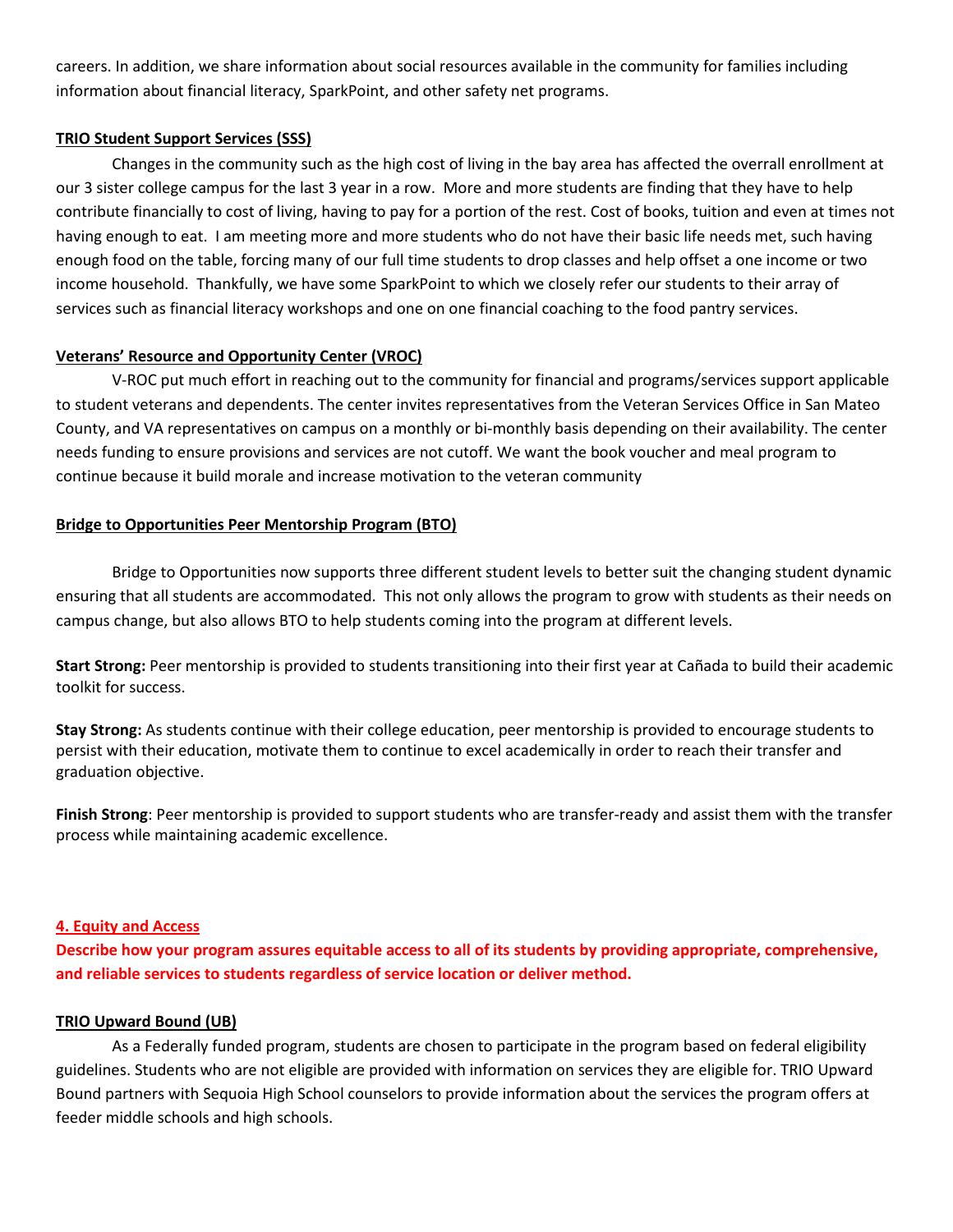TRIO staff works with students, families, and counselors to maintain IEP's for students with high risk and education needs. Additional services are offered to students on a case by case basis based on their particular needs which is indicated in initial interview, survey, and one-on-one meetings. Due to student need additional services are offered at different locations and in different modalities in order to meet their needs.

# **TRIO Student Support Services (SSS)**

As a Federally funded program like UB, students are chosen to participate in the program based on federal eligibility guidelines. Students who are not eligible are provided with information on services they are eligible for and are given a warm hand off to programs such as BTO, A2B and ESO Adelante.

# **Veterans' Resource and Opportunity Center (VROC)**

V-ROC ensures that their equal access to the service that the center provides. Team work and peer support are the two essential factors in providing appropriate, comprehensive, and reliable services to all student veterans and dependents regardless of their home school. We also accommodate occasional instances where a non-veteran or dependent comes in to ask for assistance.

# **Bridge to Opportunities Peer Mentorship Program (BTO)**

HSI and Title V Programs are funded and implemented with the intent to ensure both equity and access for traditionally underrepresented and underprepared students entering college and attending college. The BTO Peer Mentor Program ensures that every student participant has access to all of the available resources within the program as well as provides information about other community based and college programs.

#### **Looking Back**

**5. Major Accomplishments Describe major accomplishments.**

# **TRIO Upward Bound (UB)**

Some of our major accomplishments include positive parent engagement and the number of graduates entering postsecondary education, 100% of the class of 2017 attended college in the Fall of 2017. In addition, many of our students attend four year institutions after high school graduation, 75% of the class of 2017 attended a four year college directly after graduation from high school. All students completed the FAFSA and received information about financial aid and scholarships.

- 100% UB Senior participants graduated from high school and attended postsecondary education in the Fall of 2017.
	- 33% enrolled into California State Universities.
	- 25% enrolled into UC's.
	- 25% enrolled into Community College (including Cañada College and College of San Mateo).
	- 17% enrolled into private universities.
- Retention Rate is 88% from fall to fall.

# Survey 1: Academic Year Satisfaction Survey

Quantitative and qualitative data was collected April of 2017 to measure student experiences and satisfaction in the Upward Bound Academic Year program. Major Findings of the April 2017 survey: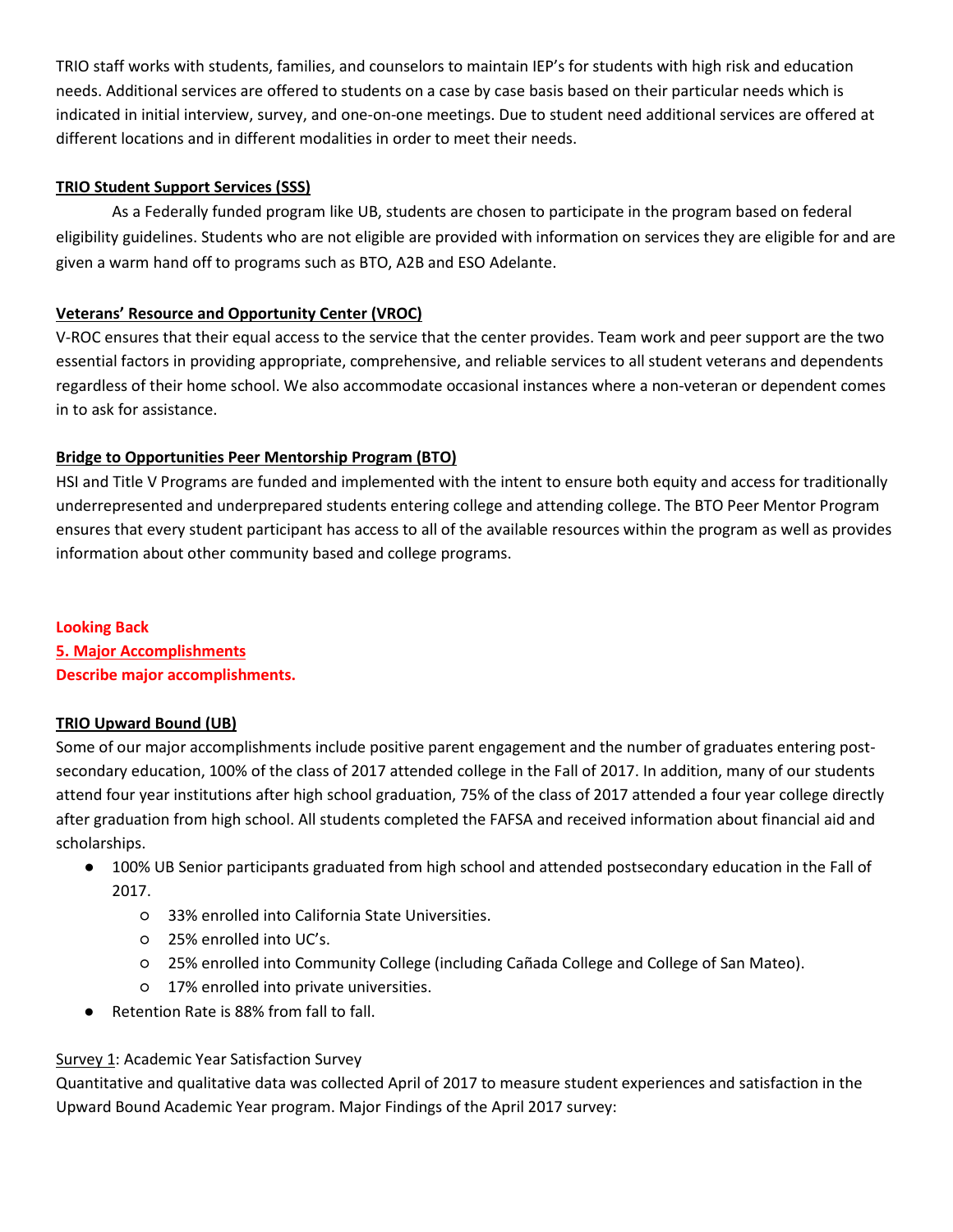- 85% of students reported "agree" or "strongly agree" that through their participation in UB they understand the A-G requirements. However, when asked to identify the A-G requirements, only 35% were able to clearly identify the A-G requirements.
- In addition, 76% of students reported "strongly agree" or "agree" that through their participation in UB they understand extra-curricular factors colleges consider for admissions and enrollment. Additionally 83% of students correctly identified extra-curricular factors including: IB courses/tests, volunteer work, and participation in clubs or advisory committees.
- Moreover, 80.9% of students reported "strongly agree" or "agree" that they're are taking action in their community to create positive change due to their participation in UB. Through their participation in UB, UB students reported being motivated to participate in organizations and events that include: Project Read Redwood City, North Fair Oaks, Boys and Girls Club, Habitat for Humanity, OYE Conference Committee, Red Morton Holiday Wrapping Party, Cañada College's Reading Circle, Sequoia High School Teen Advisory Board, Sequoia High School Dreamer's Club, Sequoia High School English Language Development (ELD) department, BUILD, Sequoia High School Parent's Center, and various Beach Clean Ups.



- Below is a graph of services UB students reported utilizing the most during the academic year.
	- What services did you utilize this academic year? (Check all that apply)

- On the other hand, when asked "What specifically about Upward Bound has helped you?" additional services were identified including mentoring and the support they received from UB students and staff.
- Last but not least, when asked what, if anything, would students change about their experience in UB, 26% of students reported, "I wouldn't change anything, I like the way it is." While 17% of students reported that they would like to see "more food" and "better snacks" offered during tutoring.

# **TRIO Student Support Services (SSS)**

42 responses

For 2016-2017, TRIO can positively identify compliance with Funded-to-serve objectives. While we are still gathering data for the 2016-2017APR which is due at the end of March, we estimate that persistence and good academic standing to be at 84% which meets program objectives. We will add more data to this section after our APR is complete to reflect timely data.

- We hired 3 TRIO Ambassadors that are still currently working with us this current year. Theresa, Karla and Stacie have made tremendous strides to help build up our TRIO community.
- We increased and met our funded number of students served surpassing 165 students to serving 182 in 16-17 school year.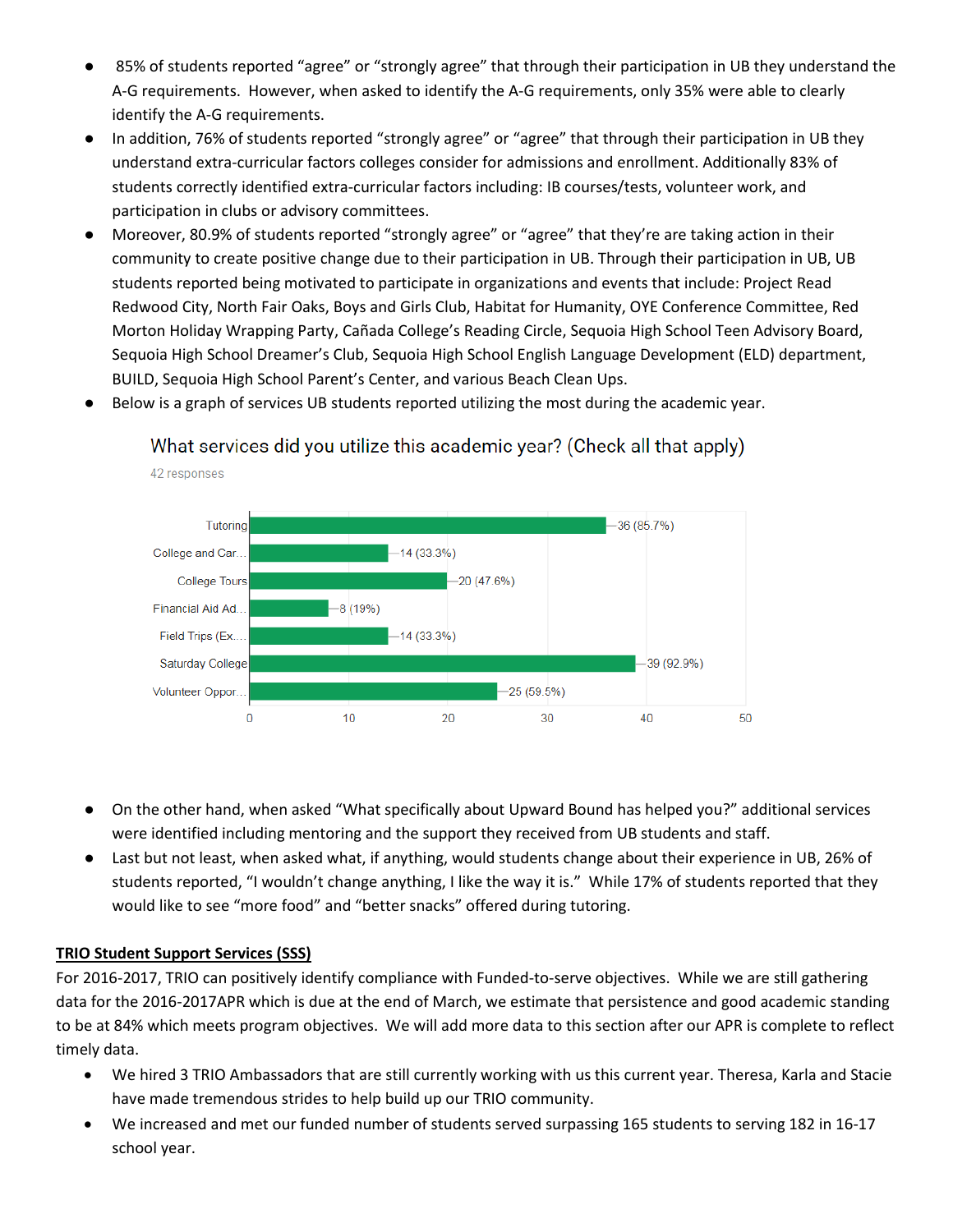- We graduated and transferred 28 students.
- We began doing more outreach for students applying for scholarships by requiring personal statements as part of their program requirements. That year we collected 30 personal statements.

### **Veterans' Resource and Opportunity Center (VROC)**

V-ROC is very proud to be the only college in the district to have consistently provided book vouchers, meal vouchers, and parking permits (not all semester due to funding) every semester. We are also proud to mention that there have been an increase in usage of the center in the past three years. More and more student veterans and dependents are utilizing our space even coming from CSM and Skyline. Integration and synergy with other programs, like STEM and DRC, are also key in a student veteran's success. Collaborating with other programs are essential tools for success.

Partnerships:

Established a partnership with San Mateo County Veteran Services Office, Veterans Resource Center of America, College of San Mateo, and Skyline college to initiate collaborative projects such as an upcoming county-wide resource fair Strengthened collaborative working relationship with College of San Mateo and Skyline Veterans Resource Center to share best practices, processes, and strategies to understanding the diverse needs of our military affiliated student population Re-established partnership with Vet Center to provide readjustment counseling and services to veterans who were in combat.

Increased services:

Veteran's Day Reveille Ceremony

#### **Bridge to Opportunities Peer Mentorship Program (BTO)**

- Hosted a successful Bridge to Professionals mixer where students, BTO mentors and Mentees were able to meet with and mingle with professionals from a variety of fields.
- Worked closely with STEM to start a new segment of mentorship centered on STEM focused students and resources.
- Collaborated with the Learning Center to help facilitate new student Learning Center Resource and Technology Orientations.
- Worked closely with the COLTS I and II summer enrichment programs to help new entry level and returning student familiarize themselves with the college and its resources.
- Addition of a BTO designated counselor.
- Supported students in need of information through "Personal Statement Writing" sessions
- Worked with the Basic Skills Retention Specialist to serve as a "point of contact" for students participating in Proactive Registration for both Fall and Spring semesters
- Participated with tutors and other campus student leaders in training sessions to improve our knowledge and sensitivity to Dreamer students and students with learning challenges

#### **Reflection on Data**

#### **TRIO Upward Bound (UB)**

While 86% of students reported that they understood the A-G requirements, 36% of students were able to identify the A-G requirements. This may be due to the way we structured the survey. Some students reported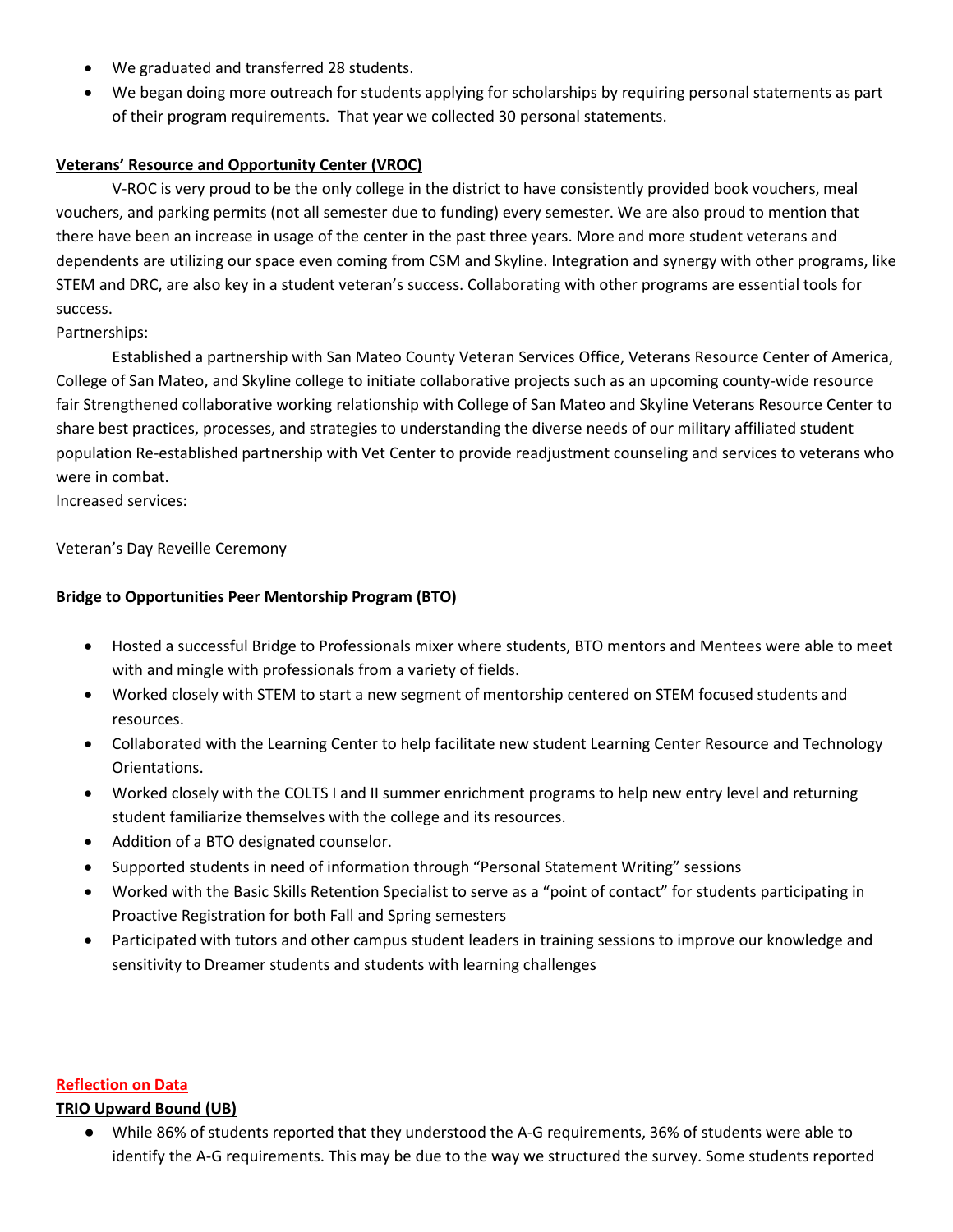academic subjects needed to fulfill A-G requirements (i.e. History/ Social Science, English, Math, College Preparatory) but failed to list how many years needed to take in each year (i.e. 2 years- History/ Social Sciences, 4 years English, 3/4 years Math, 1 year College Preparatory).

- Upon reflection on our data, we realized we need to differentiate the terms "extracurricular activities" and "extracurricular factors". While extracurricular activities include sports, volunteer work and leadership roles, extracurricular factors also include: Academic grade point average, scores in ACT/ SAT, special talents, achievements and awards in a particular field and outstanding performance in one or more specific subject areas.
- UB staff is doing an effective job motivating students to get involved in their communities.
- Saturday College, tutoring, and volunteer opportunities are highly utilized during the academic year. In addition, students reported the significance of mentoring and peer/staff support UB provides.
- Generally, UB students reported being content with their experience and wouldn't change anything about it. The SAFE program at Sequoia High School provides food for students who stay after school.

# Survey 2: Upward Bound summer reflections

Qualitative data was collected July 2017 to measure student experiences and satisfaction in the Upward Bound summer program. Major Findings of the July 2017 survey:

- In general, UB summer participants reported being satisfied with their classes which included: SAT test prep, Math (i.e. Geometry and Algebra I), College Preparatory (3 sections were offered), Writing (2 sections were offered), Science (i.e. Physics, Bio-Chemistry), and Computer Animation.
- UB summer participants also reported being satisfied with the student run electives which included: P.E., Lyricism, and Arts and Crafts.
- When asked, "What did you enjoy about the program and why?" 50% students reported, "Yes, I made new friends" and "the amazing teachers and support."
- When asked, "What could the staff do to improve the program?" 50% students reported similar responses to "Nothing, the staff is doing great."
- When asked, "What qualities did you like in this year's UB staff? What is something for us to look in future staff?" 92% of students reported similar responses to, "I liked how the staff cared about our work and helped us improve" and "This year's UB staff were really nice and funny people who were well-educated and always answered my questions. I would recommend looking for similar people."
- 100% of students reported that they would recommend the summer program to other students in their community because, "it's fun and you learn" and "they [staff] help [students] achieve our future goals and dreams."
- The staff that was recruited and hired proved to be resourceful and relatable with our student participants. UB summer participants reported being satisfied with their courses and teachers.
- Continue to hire and recruit teachers/ staff who enjoy working with youth and understand the challenges historically underrepresented communities face.

# **TRIO Student Support Services (SSS)**

Looking back on 2016-2017 school year, this was year where we had to make huge strides to recruit a new type of student. While TRIO SSS has been around since 2006, year 1 of our new grant cycle in 2015-2016 had its own set of challenges from staffing restructuring to recruiting different kinds of students to letting go key services such as one on one tutoring in the past. With each new grant cycle comes a new set of standards to which TRIO SSS must incorporate with the familiar challenge of staying fiscally conservative with either a reduce budget or a level funded budget. Also with each current administration on a federal level, come different political views on how to best support or not support TRIO programs across the nation. Our TRIO SSS program was triumphant in that we served over 165 students and still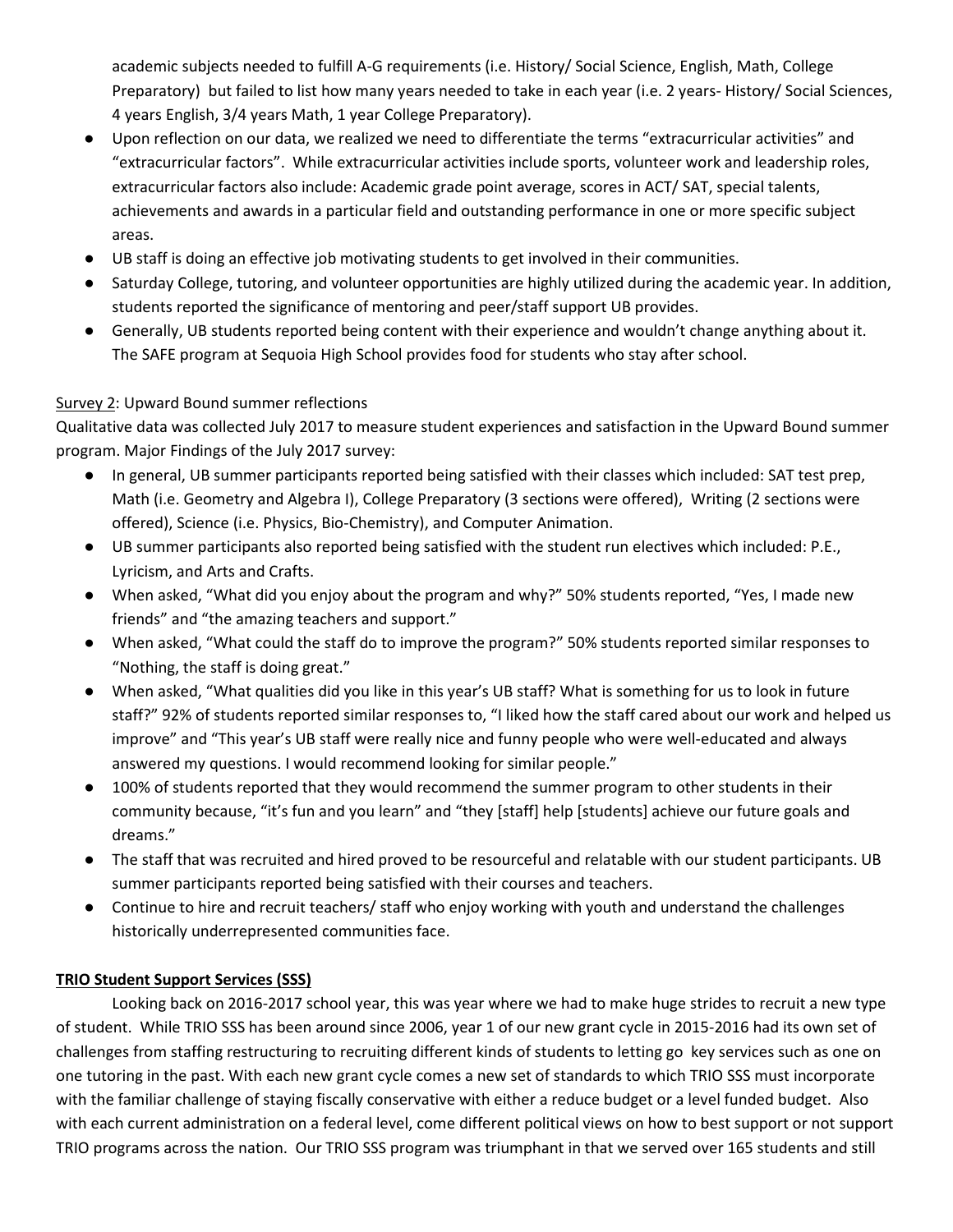managed to carry our key services to our students. As mentioned earlier, our Annual Performance Review (APR) report is not due until March 23, 2018 so we will include more details of that report once it is complete.

In the 2016-2017 school year, our Program Services Coordinator position was then again reorganized to now cover 20% TRIO and 80% S.O. or Learning Center Grant. It was still a 100% position during the Fall 2016 semester until Spring 2017; the person filling that role, Pat Sehl, wished to work at 80% thus working a 4 day work week as opposed to the 5 work week. This slight change had no bearing in her completing her tasks and duties.

#### **Veterans' Resource and Opportunity Center (VROC)**

#### **Bridge to Opportunities Peer Mentorship Program (BTO)**

#### **6. Impact of Resource Applications**

Describe the impact to date that each new resource (staff, non-instructional assignment, equipment, facilities, research, funding) has had on your program/department/office and measures of student success or client satisfaction. (N/A- no additional resources were requested since the last program review)

#### **TRIO Upward Bound (UB)**

N/A no additional resources were requested since the last program review.

#### **TRIO Student Support Services (SSS)**

Because we are in shared space within the Learning Center itself, this poses challenges for students to build their own TRIO community within the Learning Center. Space is political on majority of campuses but it would be nice if all of student services had our own building, and a few shared community spaces where students can study, work on projects and/or use this a flex space for study groups and workshops. I imagine more students would feel inclined to stay and study if such a space was made available for them. At CSM, there is this shared space of combined programs such PUENTE, EOPS, etc.. where students can gather and study together.

#### **Veterans' Resource and Opportunity Center (VROC)**

Funding is the major catalyst in the program's success or failure. By providing the tools and resources to student veterans eases the burden of books, supplies, or transportation cost which eventually release most the stressors one may encounter. It is beneficial for students not to worry about these financial hurdles and we insist of having these services available all year round. Having access to up to date desktop computers and printers, and few additional amenities, like microwave, water dispenser and refrigerator prove to be valuable assets for uplifting their quality of life and experience on campus.

#### **Bridge to Opportunities Peer Mentorship Program (BTO)**

During the last Program Review cycle, BTO requested a table cloth that can be used during tabling events and information sessions. The BTO Program was able to purchase a table cloth that has afforded us the ability to table and share information with the students and campus community members.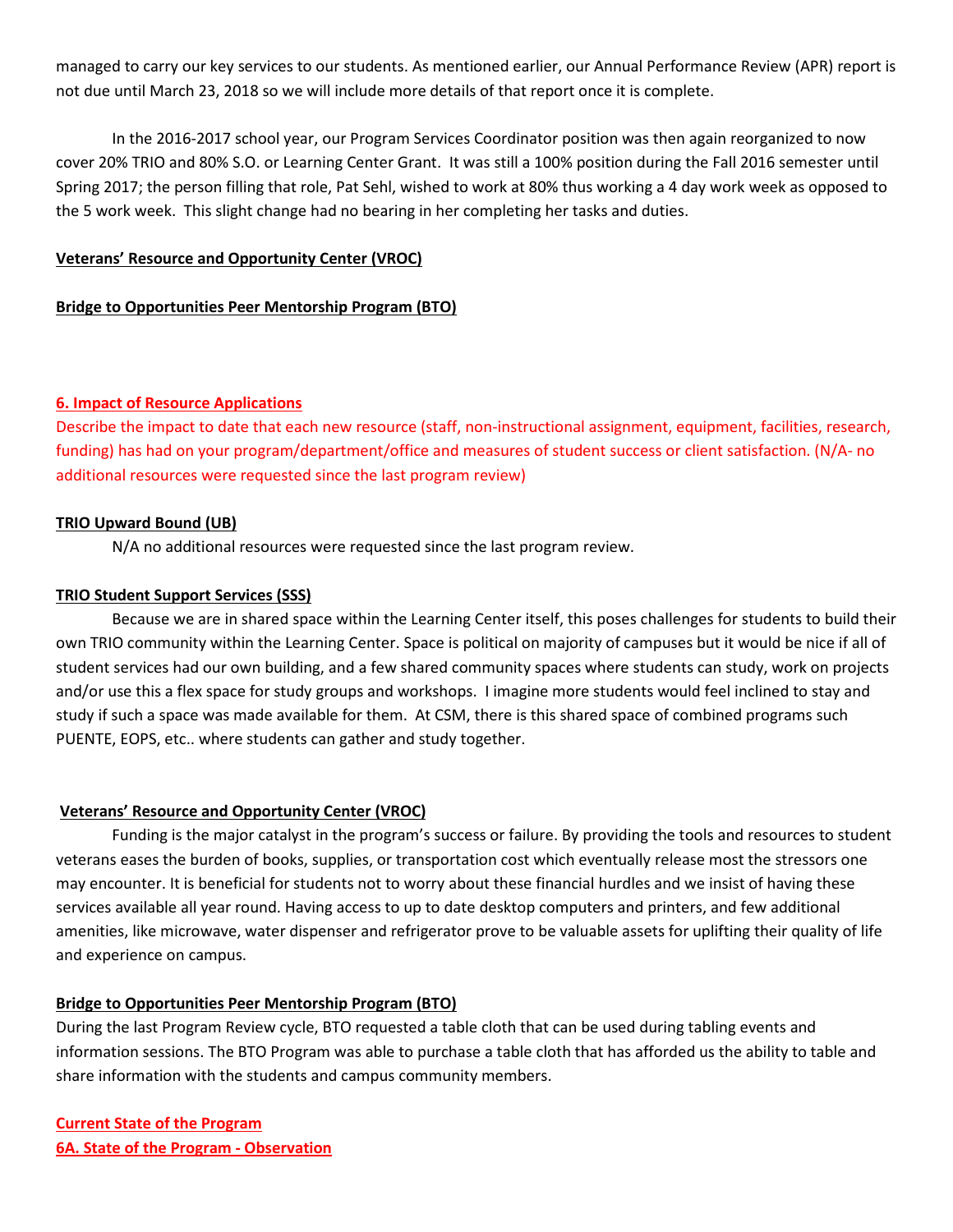#### **TRIO Upward Bound (UB)**

The program staff have successfully written for and been funded for the next 5 years. In spite of challenges, such as the threat of reduced federal funding, staff has been able to do more with less. The strength of the program is the quality and dedication of the staff and the emphasis on community. Both staff members have experience collaborate with similar programs to bring resources and services to the Upward Bound students. Staff develops community collaborations to strengthen program offerings and create awareness about the needs of low-income and firstgeneration students. Last, all staff are expected to continuously to develop their skills and work with students to meet individual, educational, and programmatic goals.

### **TRIO Student Support Services (SSS)**

The TRIO SSS grants ends in 2020 so we are hopeful amidst the interesting political climate that TRIO SSS will be along for many more years to come. As UB mentioned, we as a federal program are up for the challenge of successfully meeting our program objectives despite having less resources. Our continued collaborations with programs across our campus is also what keeps TRIO relevant to our students. TRIO's vested interest in partnering with new programs and using creative ways to increase retention is part of what appeals to our students While we may not have as many incentives to offer students like other programs, our efforts to connect and stay connected to our students is what appeals to them most.

### **Veterans' Resource and Opportunity Center (VROC)**

The main challenge/s that the center is facing are V-ROC does not have a Program Services Coordinator for many months now and funds are diminishing every year.

# 6A. State of the Program- Observation

The program needs someone who can do more coordinating within the campus community and external resources as well. We do not have someone facilitating right now other than a student assistant who is also taking a fulltime class load. However, the climate within the veteran community, and our relationship with regular students and other programs, have been positively strong, supportive and fluid.

Cañada's VROC is working with Skyline and College of San Mateo to re-define the purpose of its services and programming to meet the need of not just veteran students who are using VA educational benefits but all military affiliated students including active duty, dependents, veterans of all eras. We have seen an increase in the number of military-affiliated students attending Cañada. With the new Vet Voucher program and partnership with ACES, more veterans are utilizing our services. The Vet Voucher program helps to offset the drastic difference in Basic Allowance for Housing veterans receiving the Post-911 GI Bill. It also provides financial assistance to students who may not be eligible for or able to use VA educational benefits. Additional services and partnerships are also being established to increase support for the students. There is also a recognized need to provide resources and training for faculty and staff on strategies on how to support military-affiliated students both in the classroom and outside. **Staffing** 

In 2017-18, one part-time student assistant who took on the role of Interim Program Services Coordinator.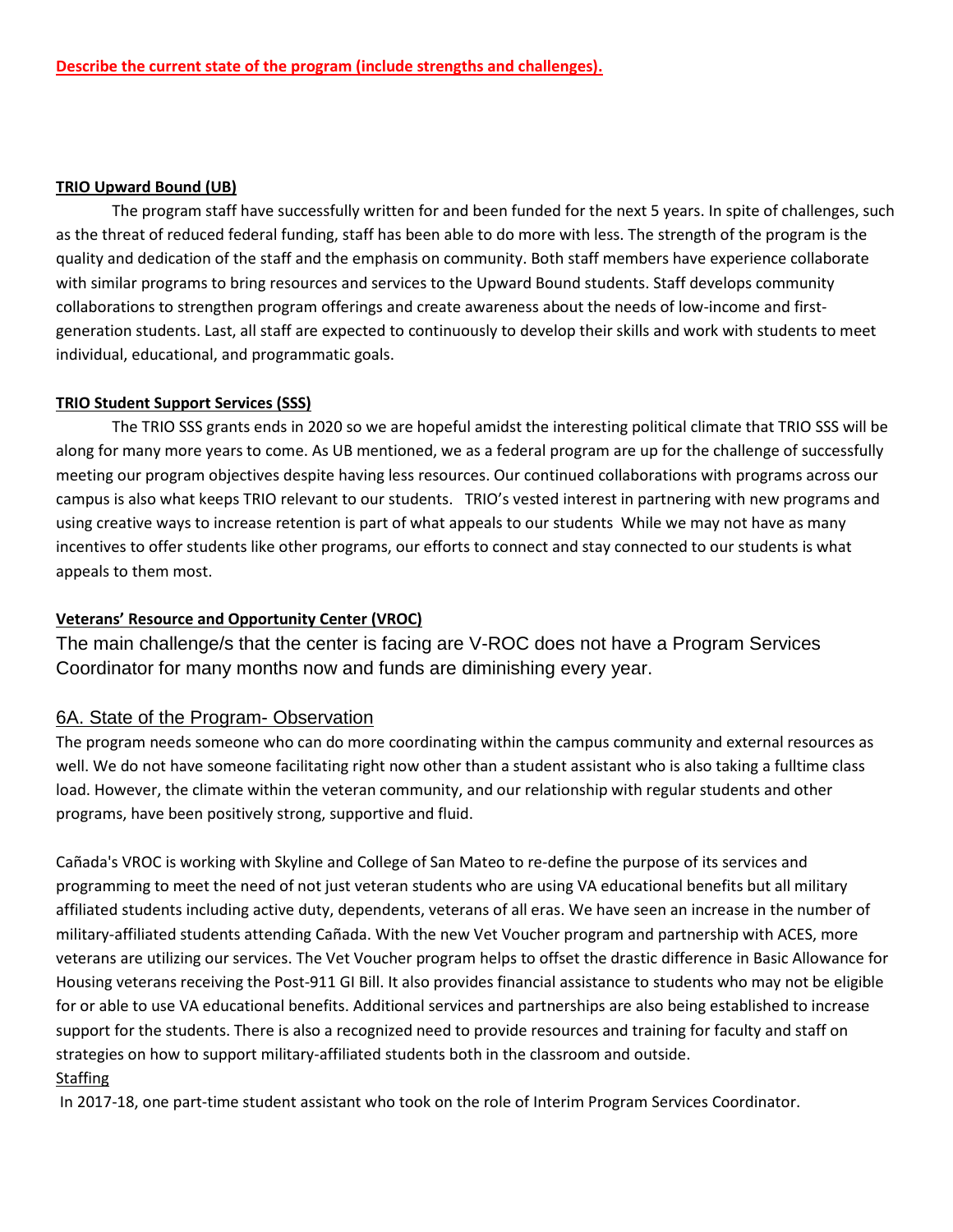*The cut to staffing has resulted in the loss of community partnerships, funding sources, and consistent staffing of VROC. Staffing needs to be reconsidered to work towards increasing support for veterans who are disproportionately impacted student population at Cañada.*

### **Bridge to Opportunities Peer Mentorship Program (BTO)**

- The BTO program is currently in a state of flux. With the loss of the PSC, the program currently faces a lack of leadership.
- Many mentors will be transferring and new mentors will need to be hired and trained.
- The BTO program also needs a better system for collecting and analyzing its performance data.

# **6B. State of the Program - Evaluation**

**What changes could be implemented to improve your program?** 

### **TRIO Upward Bound (UB)**

Additional funding for tutoring would provide staff with the opportunity to participate more actively in the larger Cañada College community. Although both staff members participate in classified senate and serve on campus wide committees, their participation and involvement could be greater with additional support from part-time staff.

### **TRIO Student Support Services (SSS)**

Perhaps institutional support to provide incentives for opportunity drawing and other events would be a great addition to our students. Also, possibly providing food such as pizzas at workshops as a way to increase student involvement. While food and incentivized items can be an expense that is questionable due to its value and/or purpose, these are the items that our students notice. Even for staff, food is always a way to draw people into an event or meeting. Also, covering the cost of program t-shirts and graduation stoles would make our students feel proud to belong to a program and especially, feel accomplished and appreciated wearing a graduation stole.

# **Veterans' Resource and Opportunity Center (VROC)**

Overall, the center functions efficiently despite of the decline in funding support. More and more student veterans are being connected to resources on and off campus. Many veterans that I know have benefitted from the network V-ROV have established over the years i.e. disability claims, educational benefits, county and state benefits, etc. There is a conscious effort by the center that our mission statement is aligned with the schools objective and mission.

# **Bridge to Opportunities Peer Mentorship Program (BTO)**

- **Fill the position overseeing the mentors (PSC)**
- **Better tracking, data collection and analysis of program performance.**
- Outreach to local high schools and continuing adult schools to engage students with mentorship prior to enrolling at Cañada.
- Develop an online system allowing mentors to submit their weekly mentor reports electronically
- Purchasing of an official mentoring uniform of vest that can be used by students to easily and consistently identify peer mentors
- Improved technology for the peer mentors that can be used to support their students such as a high capacity printer, surface tablets that mentors can use to work with students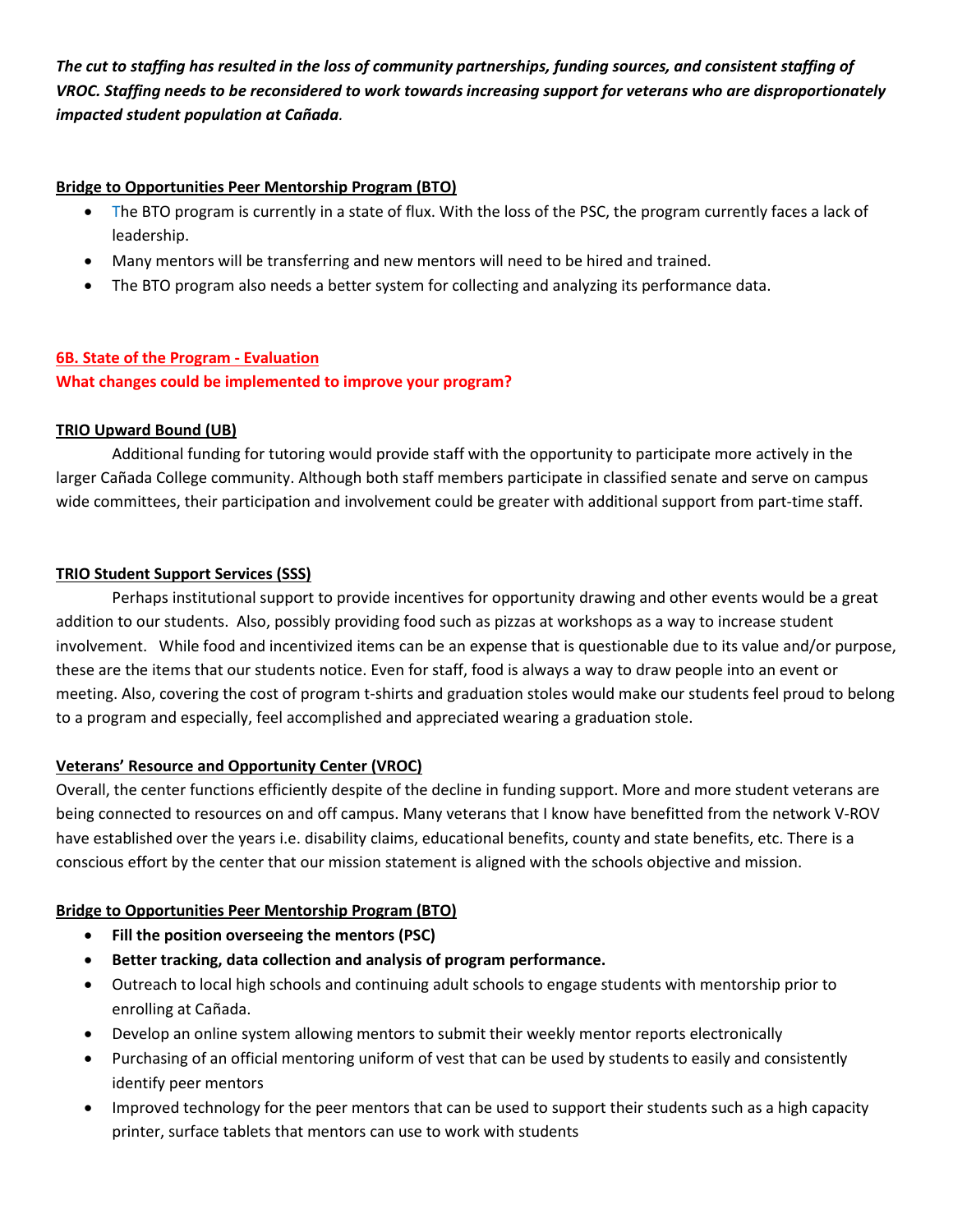#### **7A. Current SAOs and SLO's**

### **State your current year Service Area Outcomes (SAOs) and Student Learning Outcomes (SLOs).**

#### **TRIO Upward Bound (UB)**

The current Service Area Outcomes include exposure to collegiate environments, academic advising and assistance, workshops, and guest speakers on career.

The current Student Learning Outcomes are related to high school requirements, college requirements, and skill improvement in subject areas.

#### **TRIO Student Support Services (SSS)**

- As a result of attending TRIO counseling appointments student will be able to use some resources to help them decide on a major.
- TRIO provides comprehensive services that has helped me gain successful tools and tips.

#### Veterans' Resource and Opportunity Center (VROC)

There is every effort by the program to connect incoming, continuing, and transferring students to all possible programs and services as applicable. The integration of V-ROC with other programs help us achieve this. More and more student veterans have been using services such as tutoring, mentorship, DRC, study sessions, library, etc. The learning outcomes are very positive in my view. I do see how dedicated and motivated student veterans to become academically successful and well connected.

The current Service Area Outcomes includes academic counseling, VA certification of educational benefits, a voucher program for books, transportation, and food, and workshops on veteran services. The main SAO to be measured will be the Vet Voucher Program. The Student Learning Outcome is related to the VROC Vet Voucher Program funded through ACES and the level of satisfaction of services.

#### Bridge to Opportunities Peer Mentorship Program (BTO)

SLO: Students are knowledgeable of at least 3 campus resources available to support their academic endeavor**? Students are aware of what it takes to be successful and transfer Students are engaged and participate in campus activities and programs Students are engaged with faculty and understand the value of building a relationship with them**

**7B. SAO Assessment Plan Describe your program's SAO Assessment Plan.**

#### **TRIO Upward Bound (UB)**

- 1. Upward Bound will provide participants with college tours to expose them to collegiate environments. (College Tours)
	- 1. Attendance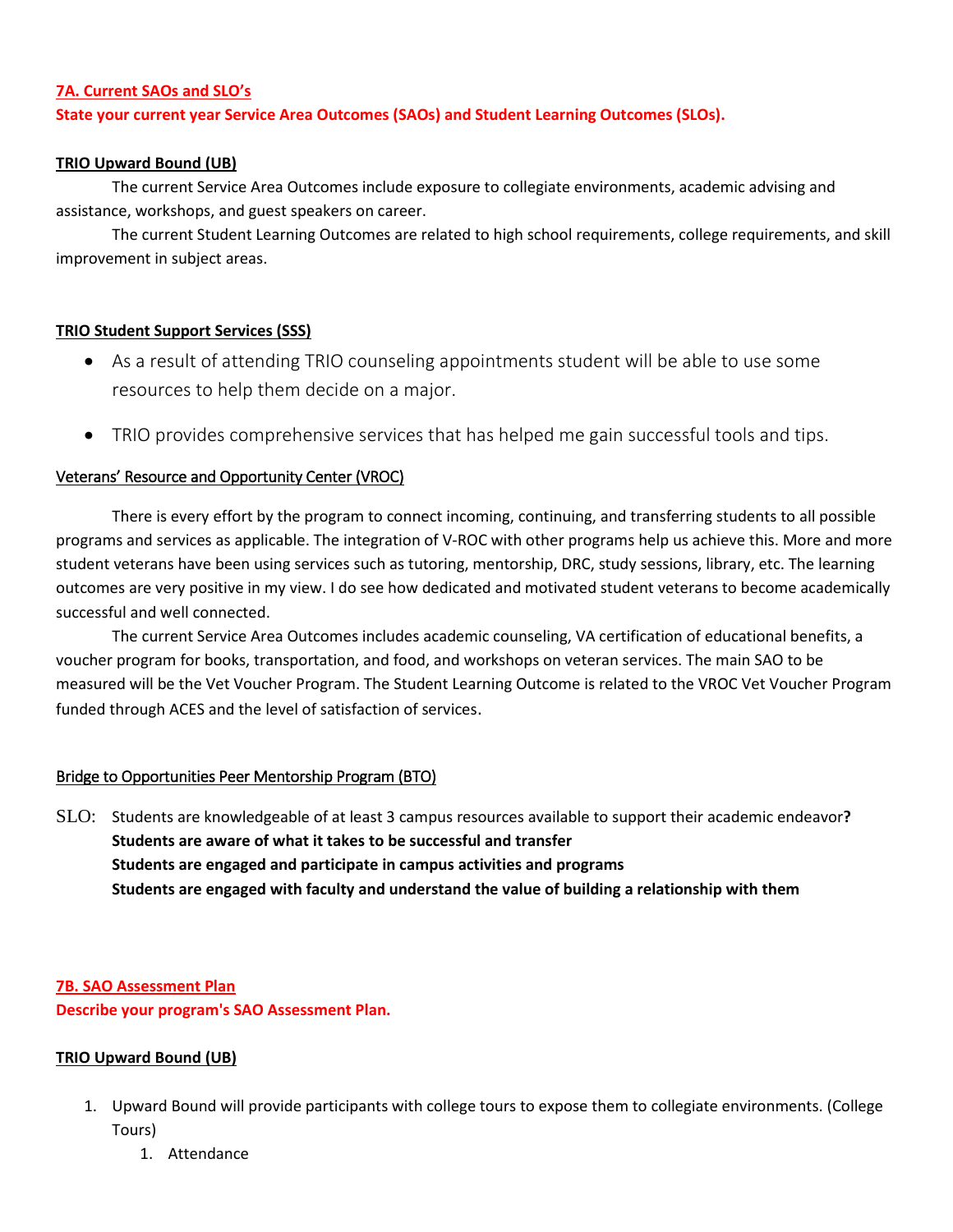- 2. Surveys
- 3. Student Reflections
- 2. Upward Bound participants will receive academic advising and assistance in secondary school course selection. (Academic Advising and utilize SEPs)
	- 1. Academic Maps
	- 2. Academic Actions Plans
	- 3. District Cumulative Files
	- 4. High School Transcripts/Education Plans
	- 5. one-on-ones with Program Staff (min. 2 per year)
	- 6. Family Meetings and orientations (min. 2 per year)
- 3. Upward Bound will provide participants with workshops and guest speakers to expose participants to careers. (Saturday College/Senior Workshops/Summer Program)
	- 1. Attendance
	- 2. Academic Maps
	- 3. program evaluations
- 4. Upward Bound will improve participants' skills in High School subjects. (Tutorials/Summer Program)
	- 1. Attendance
	- 2. Pre and Post testing
	- 3. Upward Bound Student Evaluations/Grades and commentaries from teachers
	- 4. GPAs and credits earned (elective units)

# **TRIO Student Support Services (SSS)**

*The following are statements we created to measure a TRIO student's opinion on the counseling services they have received. From January 16- February 16, we sent a novi survey link in an email asking students for their feedback. Their information remained confidential as we did not ask for their names or G#'s. A likert scale and write in responses were used.* 

# **1.TRIO provides the help I need to help me accomplish my educational goals.**

Strongly Agree/ Agree/Undecided/Disagree/Strongly Disagree

# **2. After attending TRIO counseling appointments, the counselor(s) helped me understand the requirements for graduation.**

Strongly Agree/ Agree/ Undecided/Disagree/Strongly Disagree

# **3. After attending TRIO counseling appointments, the counselor helped me understand the process for transfer to a 4 year university.**

Strongly Agree/ Agree/Undecided/Disagree/Strongly Disagree

**4. TRIO counselors have also helped me in other areas such as \_\_\_\_\_\_\_\_\_\_\_\_\_\_\_\_\_\_\_\_\_\_.**

 **(FILL IN THE BLANK)** 

**5. Whenever I have a quick question and inquire in the TRIO area, the staff has been helpful at helping me find the answer.** 

Strongly Agree/ Agree/Undecided/Disagree/Strongly Disagree

# **6. The TRIO program encourages and promotes students to attend other events and/or workshops on campus that**

**relates to graduation, transfer, social justice issues, financial literacy such as scholarships, financial aid, loans, etc..**  Strongly Agree/ Agree/Undecided/Disagree/Strongly Disagree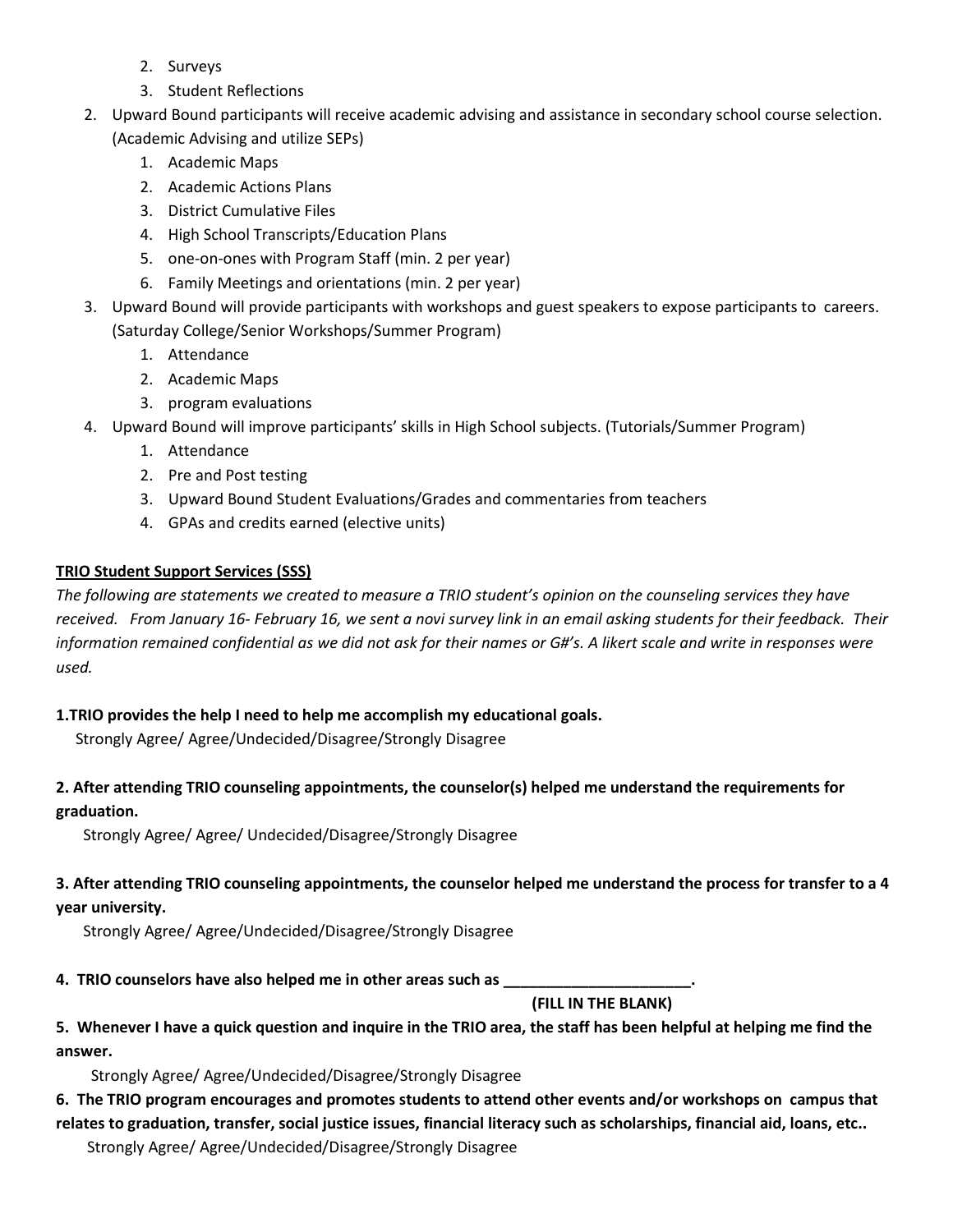# **7. TRIO progress reports are a useful tool in letting me know how I am doing in my classes.**

Strongly Agree/ Agree/Undecided/Disagree/Strongly Disagree

# **8. Being a part of TRIO has helped me feel more connect to the campus.**

Strongly Agree/ Agree/Undecided/Disagree/Strongly Disagree

# **Veterans' Resource and Opportunity Center (VROC)**

Veterans, dependents, and active duty who are identified through Data Dashboard will receive an email about the new Vet Voucher Program.

2. Participants will be asked to complete a brief survey to confirm that they meeting the following requirements: proof of military experience (discharge papers, military identification, etc). must be in good academic standing (2.0 and above) must have an updated student education plan must be enrolled in at least 6 classes at Cañada

3. Applications will be submitted.

4. Program Services Coordinator reviews application, emails and calls applicant to inform them of any follow-up steps or to award the voucher.

5. Participant is able to purchase any educational-related materials from district bookstores, receive a parking permit, and other support through the voucher program.

6. The overall impact of the voucher program will be assessed at the end of Spring 2019.

# **Bridge to Opportunities Peer Mentorship Program (BTO)**

One of the ways that we have been able to assess the impact of peer mentoring is through our academic preparation programs and transfer readiness program: Colts Academy 1, Colts Academy 2 and Colts Academy 3. These programs are designed on the foundation of peer mentorship as a tool to promote student academic and personal success.

| <b>COLTS Academy 1</b> |      |  | <b>COLTS Academy 3</b><br><b>COLTS Academy 2</b> |      |      |      |  |
|------------------------|------|--|--------------------------------------------------|------|------|------|--|
| 2016                   | 2017 |  | 2016                                             | 2017 | 2016 | 2017 |  |
|                        | 33   |  |                                                  | 15   | 39   | 30   |  |

COLTS Academy was designed to meet the objectives outlined in Cañada's mission by providing a learning-centered environment, ensuring that students from diverse backgrounds have the opportunity to achieve their educational goals by providing transfer, career/technical, and basic skills programs, and lifelong learning." The program cultivated a supportive environment for first-year students to increase their understanding and access to navigate through the college institution.

COLTS Academy 1 is a free 4-day program that supports students who are new to Canada College. The Program Outcomes for the COLTS Academy 1 are:

- A. Connect to campus/Sense of Belonging.
- B. Connect to campus resources/faculty.
- C. Academic Preparedness.
- D. Learn about Transfer.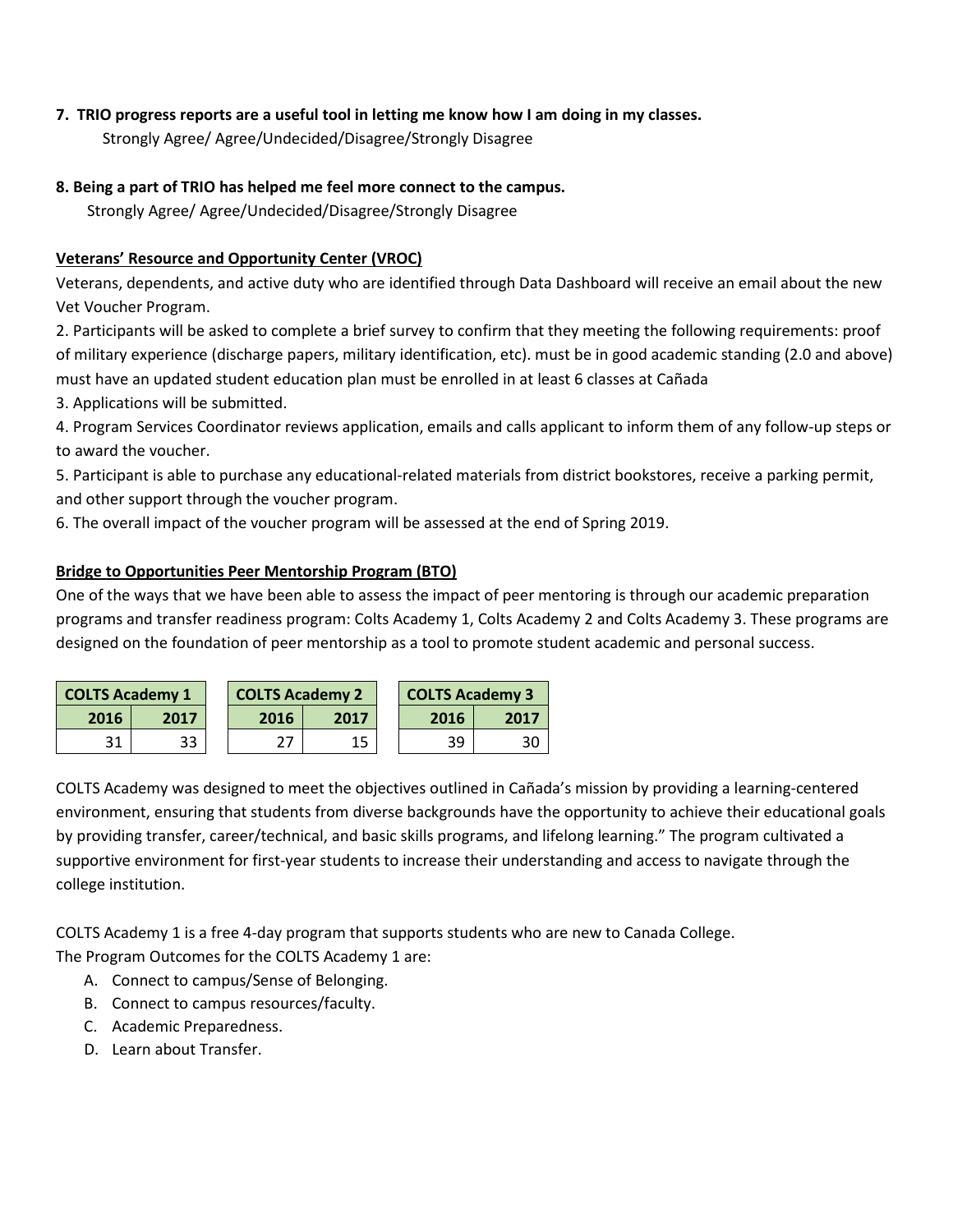### **Evaluation Methods**

This Evaluation Report focuses on the extent to which participants meet program outcomes. Three methods are utilized to evaluate the program: **(a) Program pre- and post-survey, (b) Daily pre- and post-survey, and (c) Logistics debriefing**. **Table 1** below highlights the recommended Evaluation Plan.

# **Table 1: Evaluation Plan**

| <b>COLTS 3 Evaluation Plan</b>              | <b>Session Level Evaluation</b> | Program<br>Level<br><b>Evaluation</b> |                     |
|---------------------------------------------|---------------------------------|---------------------------------------|---------------------|
| <b>Program Outcome</b>                      | <b>Session Items</b>            | Logistics:                            | <b>Survey that</b>  |
|                                             | that address                    | Room,                                 | assess              |
|                                             | Program                         | Location,                             | <b>Program</b>      |
|                                             | <b>Outcomes</b>                 | Length etc.                           | <b>Outcomes</b>     |
|                                             |                                 |                                       |                     |
| By the end of the COLTS 1 program, students | <b>Session Items</b>            |                                       | <b>Pre and Post</b> |
| will:                                       |                                 |                                       | <b>Survey</b>       |
| A. Connect to campus/Sense of belonging.    | 1, 2, 3, 4, 5, 19               | V                                     | 1, 2, 4, 10         |
| B. Connect to campus resources/faculty.     | 4, 5, 8, 9, 13, 14,             | V                                     | 1, 5, 6, 7, 8       |
|                                             | 15, 16, 20                      |                                       |                     |
|                                             | 6, 7, 8, 10, 11, 12,            | V                                     | 3, 4                |
| <b>Academic Preparedness.</b><br>C.         | 13                              |                                       |                     |
| D. Learn about Transfer.                    | 7, 17, 18                       | V                                     | 9                   |

The COLTS Academy 1 was held July 25<sup>th</sup> through 28<sup>th</sup>, 2016. A total of 30 students participated in the event. These students were given a pre-survey at the beginning of the first day of the academy, and-post survey at the end of the fourth day. This pre- and post-survey is utilized to assess the change in participant's knowledge and skills related to key desired outcomes of the academy.

COLTS Academy 2 is a free 3-day program that supports students who are at the Staying Strong stage/level of their Cañada College life.

The Program Outcomes for the COLTS Academy 2 are:

- E. Connect to campus/Sense of Belonging.
- F. Connect to campus resources/faculty.
- G. Academic Preparedness.
- H. Learn about Transfer.

#### **Evaluation Methods**

This Evaluation Report focuses on the extent to which participants meet program outcomes. Three methods are utilized to evaluate the program: **(a) Program pre- and post-survey, (b) Daily pre- and post-survey, and (c) Logistics debriefing**. **Table 1** below highlights the recommended Evaluation Plan.

#### **Table 1: Evaluation Plan**

| <b>COLTS 2 Evaluation Plan</b> | <b>Session Level Evaluation</b> |             | Program            |
|--------------------------------|---------------------------------|-------------|--------------------|
|                                |                                 |             | Level              |
|                                |                                 |             | <b>Evaluation</b>  |
| <b>Program Outcome</b>         | <b>Session Items</b>            | Logistics:  | <b>Survey that</b> |
|                                | that address                    | Room,       | assess             |
|                                | Program                         | Location,   | <b>Program</b>     |
|                                | <b>Outcomes</b>                 | Length etc. | <b>Outcomes</b>    |
|                                |                                 |             |                    |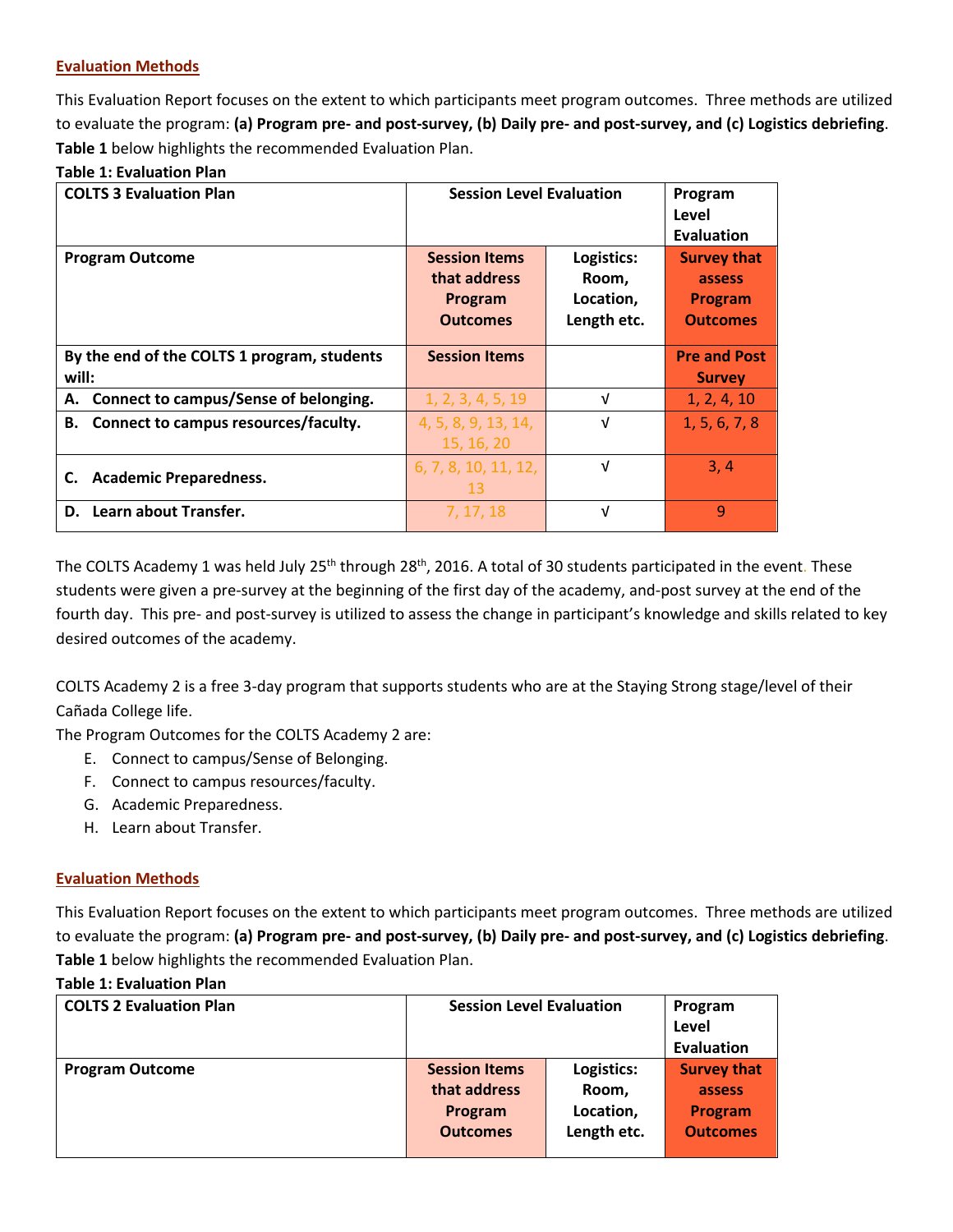| By the end of the COLTS 2 program, students | <b>Session Items</b> | <b>Pre and Post</b> |
|---------------------------------------------|----------------------|---------------------|
| will:                                       |                      | <b>Survey</b>       |
| E. Connect to campus/Sense of belonging.    | 1, 2                 | 1, 2, 9             |
| F. Connect to campus resources/faculty.     | 7, 9, 10, 11, 13,    | 1, 5, 6, 7          |
|                                             | 14, 15, 16           |                     |
| G. Academic Preparedness.                   | 3, 4, 5, 6, 7, 8, 14 | 3, 4, 7             |
| H. Learn about Transfer.                    | 12, 13, 14           |                     |

The COLTS Academy 2 was held August 2<sup>nd</sup> through 4<sup>th</sup>, 2016. A total of 23 students participated in the event. These students were given a pre-survey at the first day of the academy, and-post survey at the end of the third day. This preand post-survey is utilized to assess the change in participants' knowledge and skills related to key desired outcomes of the academy.

# **7C. SAO Assessment Results and Impact**

**Summarize the findings of your program's SAO Assessments. What are some improvements that have been, or can be, implemented as a result of SAO Assessment?**

#### **TRIO Upward Bound (UB)**

- 1. Upward Bound students (92%) participated in college tours which exposed them to collegiate environments. Students surveyed indicated that college tours were helpful in identifying future goals and prospective colleges. One student commented "The College Tour I enjoyed the most was going to USF. I enjoyed this the most because I always wanted to visit it and I discovered it's a University I would like to go to."
- 2. Upward Bound student participants received academic advising and assistance in secondary school course selection. Students who took part in the summer College Prep courses demonstrated that they had an understanding of educational plans. 100% of the students in that course created an educational plan. They were able to write and discuss their goals.
- 3. Upward Bound staff coordinated workshops and guest speakers to acquaint participants with careers choices. Academic year workshops were well attended with 71% of students participating on average. Additionally, parents took part in workshops to discuss Cañada resources like SparkPoint, Financial Aid, and the Priority Enrollment Program. The summer program operates on Cañada's campus and Upward Bound summer instructors utilize the library, learning center, career center, and financial aid office intentionally to inform students about resources available on a college campus. Staff were able to utilize the curriculum provided by the career center and the community partner Jobs for Youth to create their own resume and cover letters. Of those students who took the summer college prep course 93% could identify resources at college campuses they would like to attend in the future.
- 4. Upward Bound improved participants' skills in High School subjects through improved participation in tutorials and improved GPA overall in academic subjects. Participation in tutorials improved from Fall to Spring semester with participation rates increasing in math tutorial requests. Students went from an average of 22% to 63% participation each day. Additionally 88% of all participants completed or exceeded their weekly tutorial requirement of 3 hours a week. This led to only 1 Upward Bound students going onto academic probation for having less than a 2.5 GPA. By the end of the semester all students were on track to progress to their next academic year level (i.e. 9th to 10th).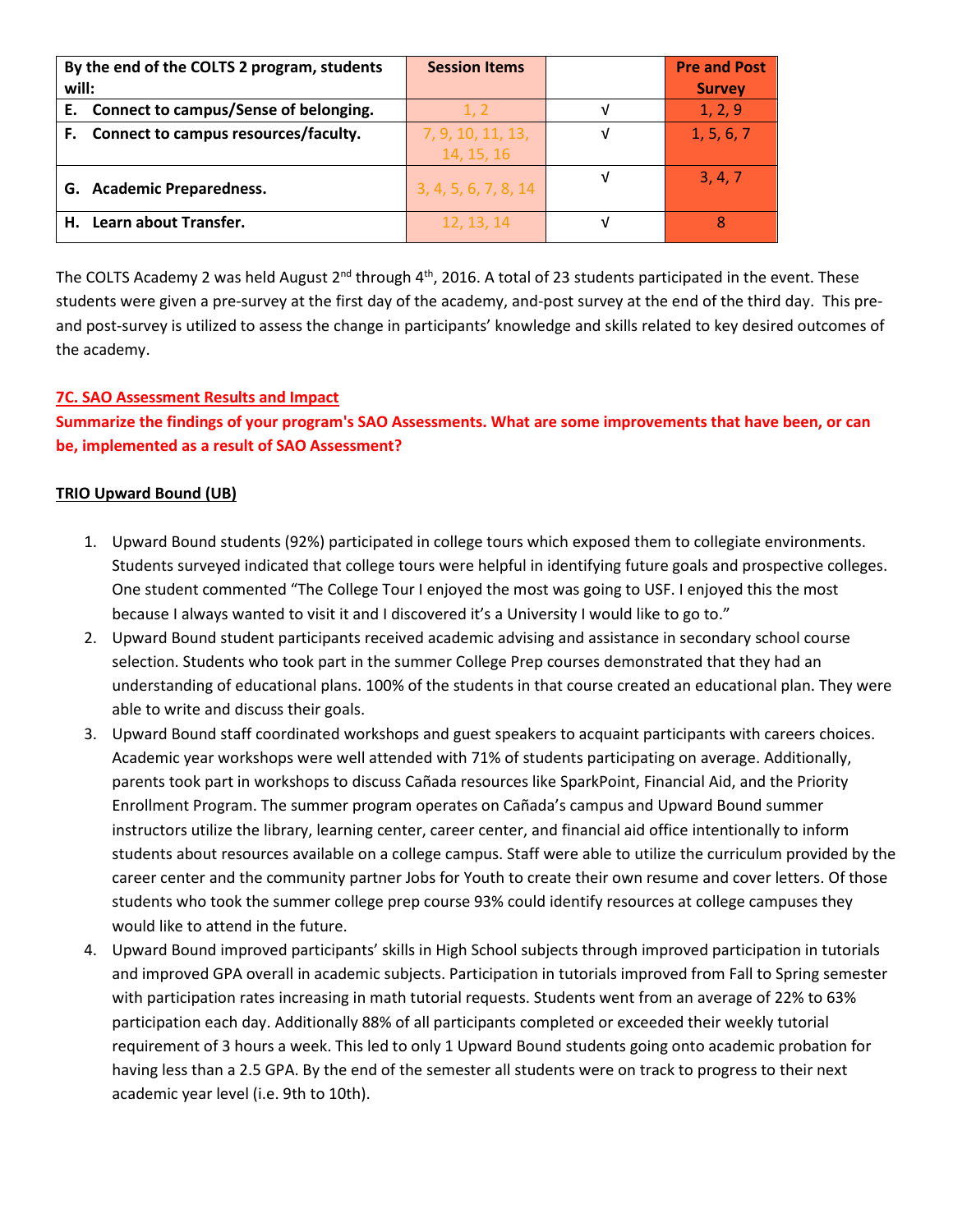|                                                                                                            | <b>Strongly</b><br><b>Agree</b>  | <b>Agree</b>              | <b>Undecided</b>                                          | <b>Disagree</b>            | <b>Strongly</b><br><b>Disagree</b> |
|------------------------------------------------------------------------------------------------------------|----------------------------------|---------------------------|-----------------------------------------------------------|----------------------------|------------------------------------|
| #1-The TRIO program at Cañada<br><b>College provides</b>                                                   | Answer:23<br>69%                 | <b>Answer:</b><br>8,24%   | Answer: 1,<br>0.03%                                       | <b>Answer:</b><br>1, 0.03% | Answer: 0                          |
| #2- After attending TRIO<br>counseling apts requirements<br>for graduation and/or transfer                 | Answer:<br>26,78%                | Answer:<br>5,15%          | Answer: 2<br>0.06%                                        | Answer: 0                  | Answer: 1                          |
| #3- After attending TRIO<br>counseling appointment<br><b>Understand process to transfer</b><br>to a 4 year | Answer:<br>22, 66%               | <b>Answer:</b><br>7,21%   | <b>Answer: 4</b><br>12%                                   | <b>Answer: 1</b><br>0.03%  | Answer: 0                          |
| #4- TRIO Counselors has helped<br>*<br>me in other areas such as                                           | Answer:                          | Answer:                   | Answer:<br><b>PLEASE LOOK BELOW FOR RESPONSES TO THIS</b> | Answer:                    | Answer:                            |
| #5- Whenever I have a quick<br>question and inquire in theTRIO<br>area                                     | <b>Answer:</b><br>25, 75%        | <b>Answer:</b><br>7,21%   | Answer: 1,<br>0.03%                                       | <b>Answer:</b><br>1,0.03%  | Answer: 0                          |
| #6- The TRIO program<br>encourages                                                                         | <b>Answer:</b><br>24, 72%        | Answer:<br>8, 24%         | Answer: 1,<br>0.03%                                       | Answer:<br>1,0.03%         | Answer: 0                          |
| #7- TRIO progress reports are a<br>useful tool                                                             | <b>Answer:</b><br>18,54%         | <b>Answer:</b><br>12, 36% | <b>Answer: 3</b>                                          | Answer: 0                  | Answer: 0                          |
| #8- being a part of TRIO has<br>helped me be more connected<br>to the Cañada College Campus                | <b>Answer:</b><br>Yes-29,<br>87% | Answer:                   | Answer:<br>Undecided-<br>3, 0.09%                         | Answer:                    | Answer:<br>NO-2, 0.06%             |

#### **RESULTS FROM NOVI SURVEY- 33 responded to the survey**

# *#4 Responses- TRIO Counselors has helped me in other areas such as\_\_\_\_\_\_\_\_\_\_\_\_\_\_\_*

*\*All responses listed here were typed just exactly as it was on the novi survey submitted.* 

- **transfer, personal statements, housing info, fafsa**
- **financial determination, personal issues, being an open ear**
- **Haven't met with TRIO counselor yet.**
- **Melissa has been amazing at helping me find information on transferring out of state.**
- **Recommend resources available for me as a student for ca Cañada College to transfers schools.**
- **Staying motivated to stay in school/ comw back the following semester and try again.**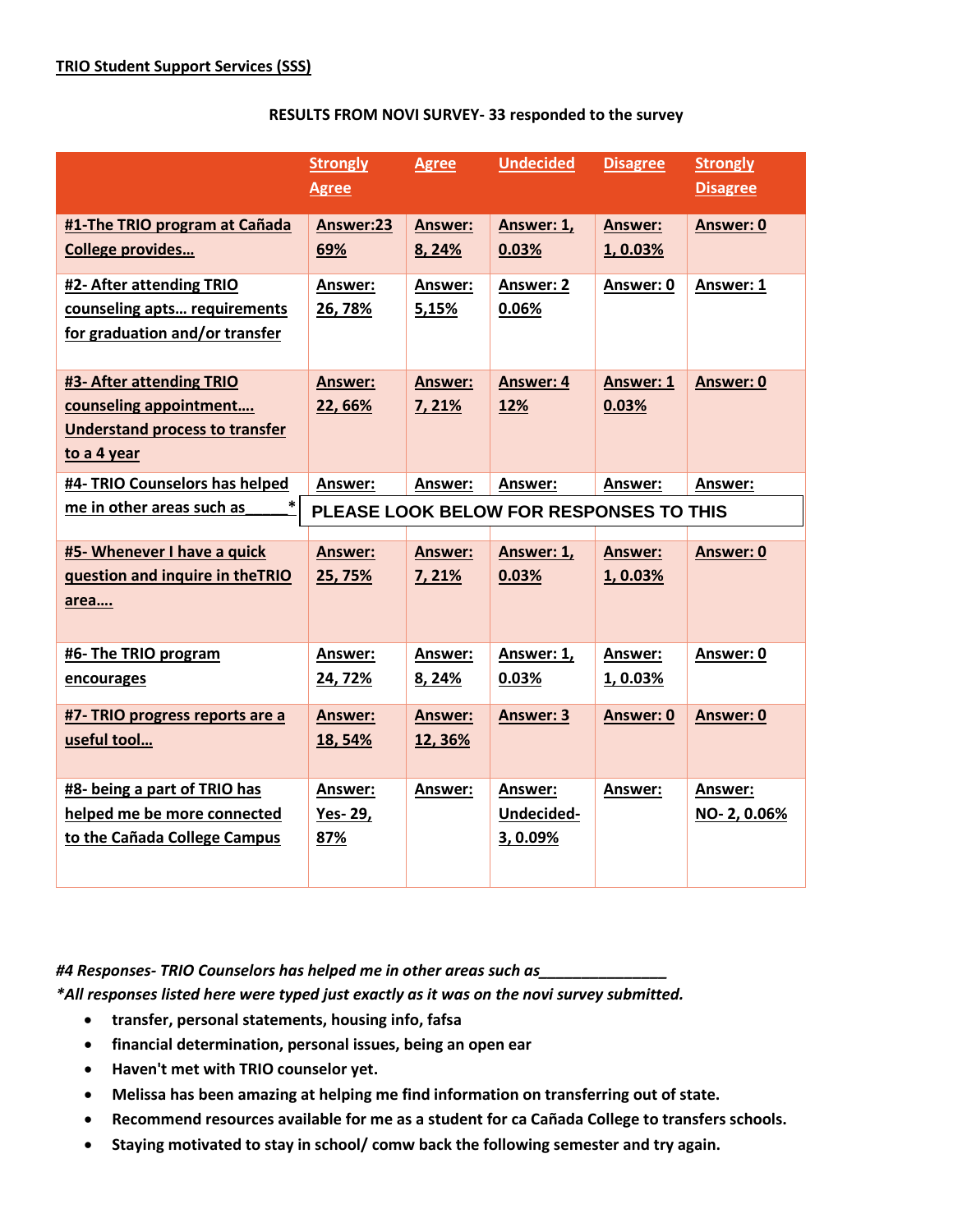- **Seeing what classes I should be taking and helping me find the right scholarships for me.**
- **helping me plan beyond undergraduate work and planning for graduate school too.**
- **Advise on which career to pursue or explore. Introduced programs applicable to me on cmapus.**
- **"In the begining, TRIO was the first program I got involved in before I got involved in other programs. TRIO helped me select my classes for upcoming semesters. Also, TRIO counselors have helped me apply to scholarships by writing my letters of recommendation.**
- **I worked for TRIO as a student assistant. In that postion, I learned how to make formal phone calls, serve customers properly, produce an ""elevator speech"" and operate computer softwares such as BLUMEN, SARS, and Microsoft Excel. All of these expereineces are essentail for a student employee, and they were expereinces I take with me in my current jobs."**
- **My student ed plan**
- **scholarships**
- **Finding out more about the colleges that has the major I am studying for.**
- **Courses articulating**
- **James mcale**
- **helped lay out the classes I need for GE ad transfer.**
- **my personal needs that have become overwhelming and could interfear with my education. sometimes just talking helps to let go of fears and invites new ideas to the forefront.**
- **transfer, study abroad, scholarships, out of state transfer, financial aid, progress/dismissal/reinstatement process**
- **personal, time management**
- **hearing me out when I have a bad day; encouraging me not to give up**
- **Help me get connected in scholarships.**
- **appeals, looking for classes to cover my general education.**
- **not sure**
- **application submission, scholarships and different schools to apply to**
- **emotional support and kind words as well as figuring out obscure transfer questions**
- **Getting helped on any question that I need help on or even resources. The TRIO counselors has helped me on trying to get the correct classes for me to transfer to a university.**
- **To be informed about school events that benefits students.**
- **signing up for DSS**

#### **Veterans' Resource and Opportunity Center (VROC)**

- 1. This is the fourth year in the implementation of the VROC Vet Voucher Program.
- 2. 25 participants applied for the book voucher.
- 4. 26 received \$100 book vouchers for the semester.

5. More outreach needs to be done to increase the visibility of the services and utilization. There is a need to provide these services to our military-affiliated population.

# **Bridge to Opportunities Peer Mentorship Program (BTO)**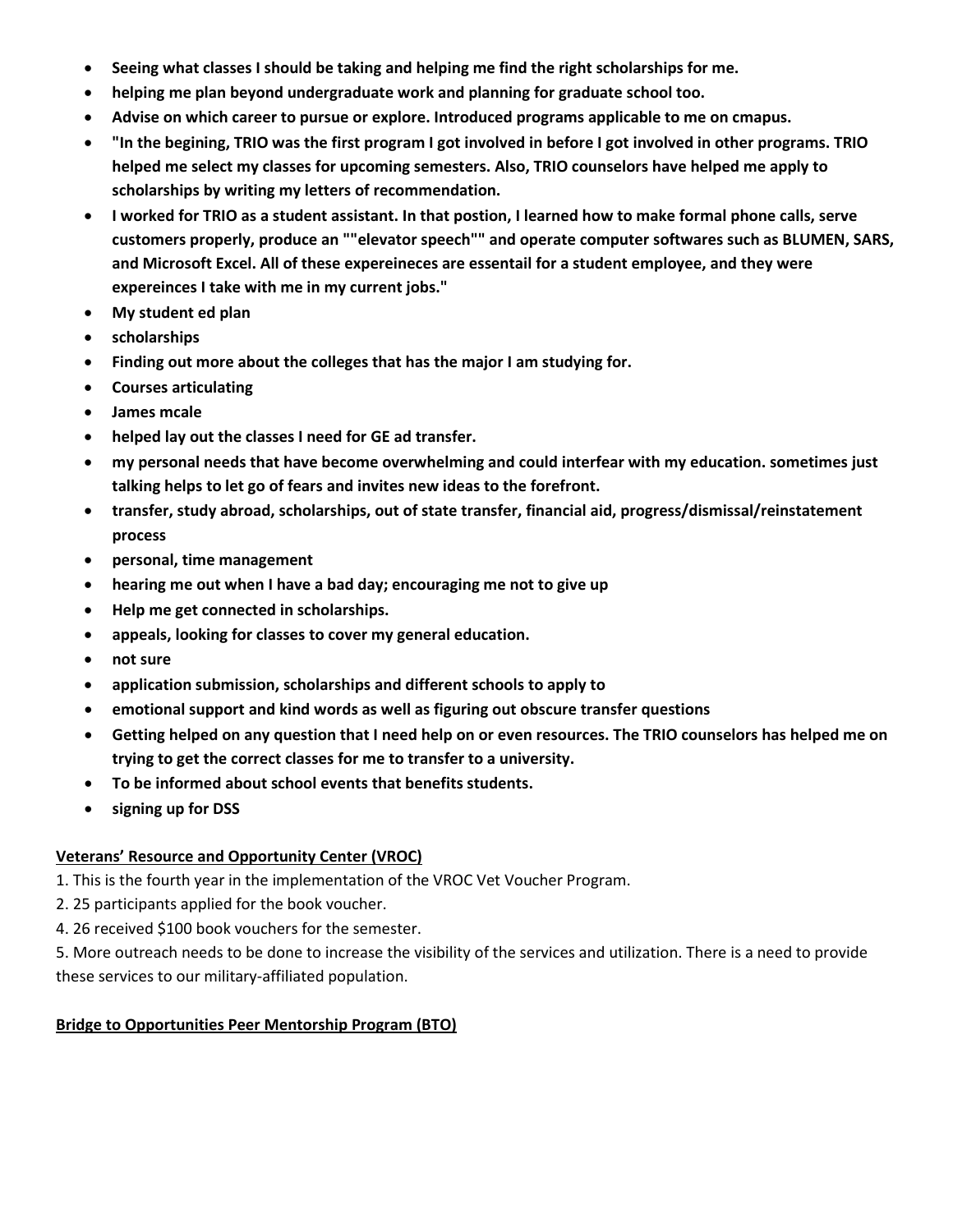#### **Evaluation Results**

**Colts Academy 1 Survey Results and Outcomes**

| <b>COLTS 1 Evaluation Plan</b> |                                             | <b>Program Level</b><br><b>Evaluation</b> |                               |                                |
|--------------------------------|---------------------------------------------|-------------------------------------------|-------------------------------|--------------------------------|
| <b>Program Outcome</b>         |                                             | <b>Survey</b><br><b>Item</b>              | <b>Pre-Survey</b><br>Results* | <b>Post-Survey</b><br>Results* |
| <b>Azill</b>                   | By the end of the COLTS 1 program, students |                                           | Mean                          | Mean                           |
|                                | A. Connect to campus/Sense of belonging.    | 1, 2, 4, 10                               | 2.66                          | 3.63                           |
|                                | B. Connect to campus resources/faculty.     | 1, 5, 6, 7,<br>Ω                          | 2.19                          | 3.53                           |
|                                | C. Academic Preparedness.                   | 3, 4                                      | 2.75                          | 3.68                           |
|                                | D. Learn about Transfer.                    | 9                                         | 2.37                          | 3.33                           |

#### **Evaluation Results**

**Table 2: Pre- and Post-Survey Program Outcome Results Colts 2**

|                                                                | <b>COLTS 2 Evaluation Plan</b>           | <b>Program Level</b><br><b>Evaluation</b> |                               |                                |
|----------------------------------------------------------------|------------------------------------------|-------------------------------------------|-------------------------------|--------------------------------|
| <b>Program Outcome</b>                                         |                                          | <b>Survey</b><br><b>Item</b>              | <b>Pre-Survey</b><br>Results* | <b>Post-Survey</b><br>Results* |
| By the end of the COLTS 2 program, students<br>$n$ ill $\cdot$ |                                          |                                           | <b>Mean</b>                   | Mean                           |
|                                                                | A. Connect to campus/Sense of belonging. | 1, 2, 9                                   | 2.67                          | 3.93                           |
| В.                                                             | Connect to campus resources/faculty.     | 1, 5, 6, 7                                | 2.50                          | 3.88                           |
| C.                                                             | <b>Academic Preparedness.</b>            | 3, 4, 7                                   | 2.64                          | 3.93                           |
| D.                                                             | Learn about Transfer.                    | 8                                         | 2.26                          | 3.71                           |

*\*Survey scale is a 4-point Likert scale, 1=strongly disagree, 4=strongly agree.*

#### **7D. SLO Assessment Plan**

**Describe your program's SLO Assessment Plan.**

#### **TRIO Upward Bound (UB)**

- 1. Upward Bound participants attending workshops will improve their understanding of post-secondary requirements and college admissions process. (Saturday College/Senior Workshops/Summer Program/College Tours/community events)
	- a. Surveys
	- b. Student Evaluations
	- c. Number of Participants in Post-Secondary Education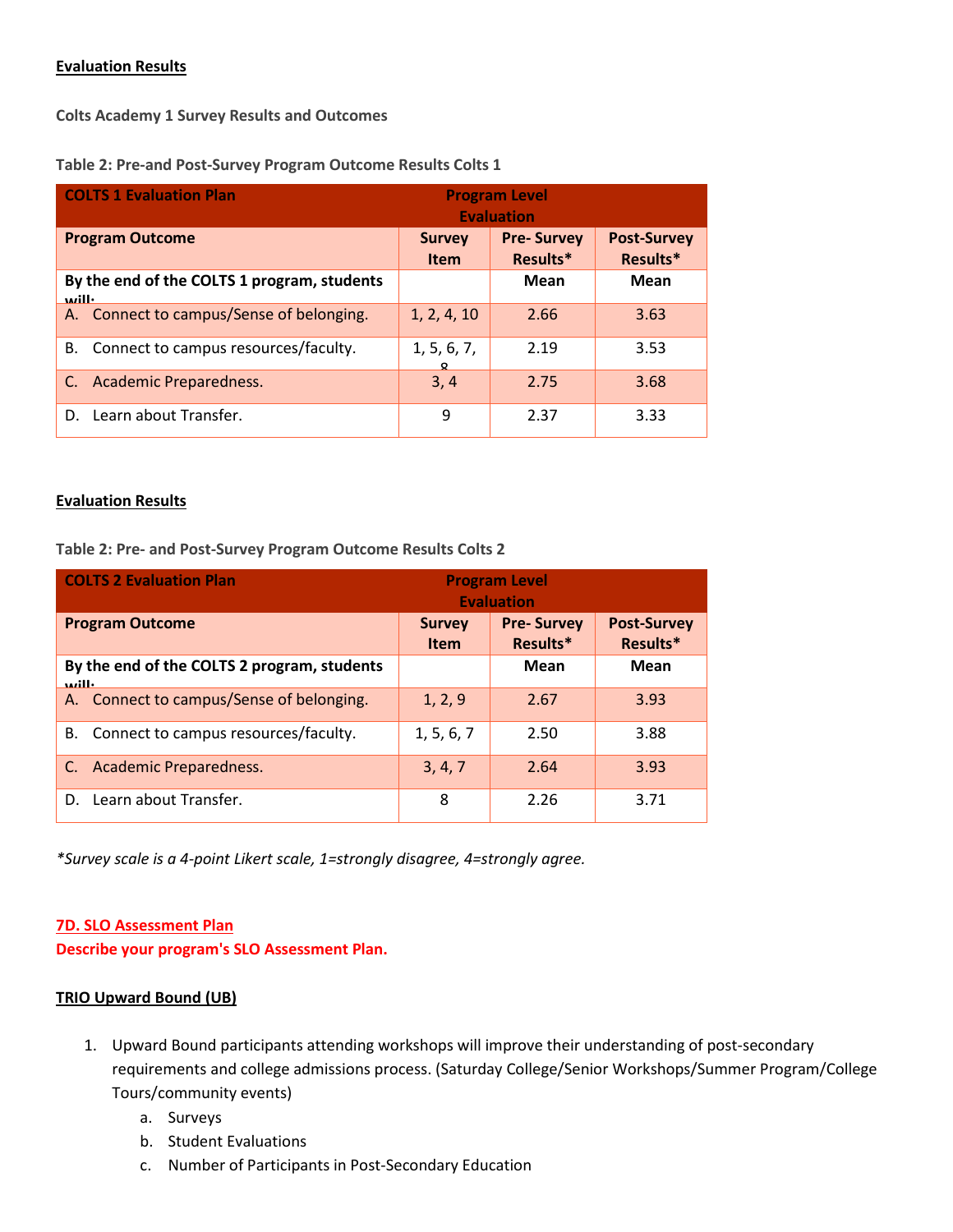- 2. Upward Bound participants attending Academic Advising appointments will know the High School requirements and the post-secondary admissions requirements. (Academic Advising/Senior Workshop)
	- a. Survey
	- b. Student Evaluations
	- c. Transcript
	- d. Student Resumes
	- e. Number of Participants enrolled in Postsecondary Education
- 3. Upward Bound participants attending Tutorial and summer classes will increase their understanding of subjects. (Tutorials/Summer Program)
	- a. Transcripts
	- b. Attendance
	- c. Tutor Logs
	- d. Student Evaluations
	- e. Progression to the next grade level
	- f. focus groups and testimonials

# **TRIO Student Support Services (SSS)**

We focused on SAO's and not SLO'a.

# **Veterans' Resource and Opportunity Center (VROC)**

The Vet Voucher Program is semester-long program funded through Student Equity. In addition to providing veterans with financial support, it also directs student to academic counseling and VROC services. It also includes an assessment to measure participants' feedback of the campus climate, resources, VROC services, and interactions with faculty. 1. Students will feel supported by Cañada college programs, staff, and faculty.

# **Bridge to Opportunities Peer Mentorship Program (BTO)**

BTO will continue to assess students who participate in our academic preparation programs as a way to determine the impact of peer mentoring on student success. We will also start to survey and evaluate student participants and mentees that participate only in the BTO Peer Mentorship Program. We will utilize data dashboard as a tool to access data around student, mentor and mentee completion and success.

# **Evaluation Methods for our academic preparation programs**

This Evaluation Report focuses on the extent to which participants meet program outcomes. Three methods are utilized to evaluate the program: **(a) Program pre- and post-survey, (b) Daily pre- and post-survey, and (c) Logistics debriefing**. **Table 1** below highlights the recommended Evaluation Plan.

# **Table 1: Evaluation Plan**

| <b>COLTS 2 Evaluation Plan</b> | <b>Session Level Evaluation</b> |             | Program            |
|--------------------------------|---------------------------------|-------------|--------------------|
|                                |                                 |             | Level              |
|                                |                                 | Evaluation  |                    |
| <b>Program Outcome</b>         | <b>Session Items</b>            | Logistics:  | <b>Survey that</b> |
|                                | that address                    | Room,       | assess             |
|                                | Program                         | Location,   | Program            |
|                                | <b>Outcomes</b>                 | Length etc. | <b>Outcomes</b>    |
|                                |                                 |             |                    |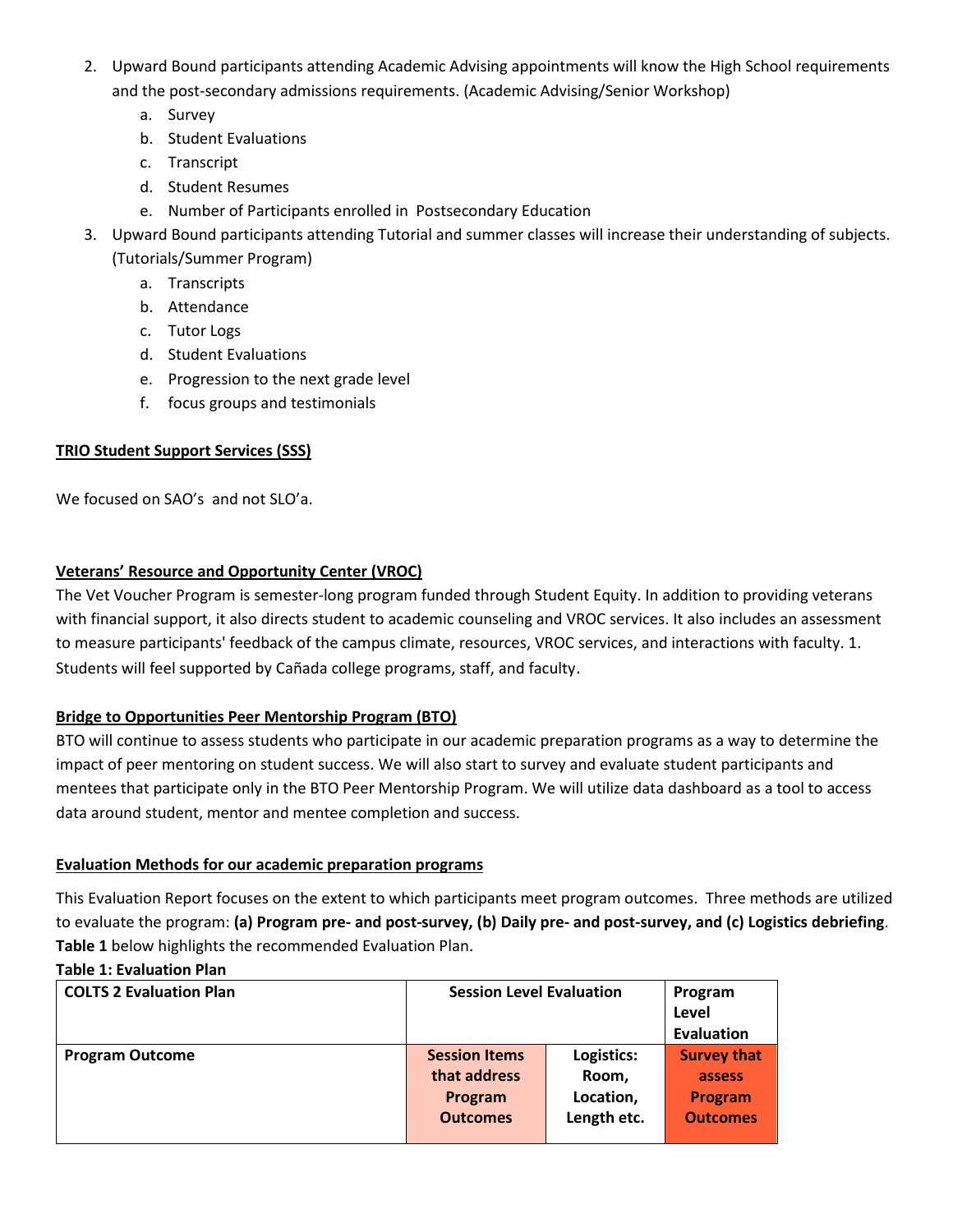| By the end of the COLTS 2 program, students | <b>Session Items</b> | <b>Pre and Post</b> |
|---------------------------------------------|----------------------|---------------------|
| will:                                       |                      | <b>Survey</b>       |
| A. Connect to campus/Sense of belonging.    | 1. 2                 | 1, 2, 9             |
| B. Connect to campus resources/faculty.     | 7, 9, 10, 11, 13,    | 1, 5, 6, 7          |
|                                             | 14, 15, 16           |                     |
| <b>Academic Preparedness.</b>               | 3, 4, 5, 6, 7, 8, 14 | 3, 4, 7             |
| D. Learn about Transfer.                    | 12, 13, 14           |                     |

The COLTS Academy 2 was held August 2<sup>nd</sup> through 4<sup>th</sup>, 2016. A total of 23 students participated in the event. These students were given a pre-survey at the first day of the academy, and-post survey at the end of the third day. This preand post-survey is utilized to assess the change in participants' knowledge and skills related to key desired outcomes of the academy.

# **7E. SLO Assessment Results and Impact**

**Summarize the findings of your program's SLO Assessments. What are some improvements that have been, or can be, implemented as a result of SLO Assessment?**

#### **TRIO Upward Bound (UB)**

- 1. Upward Bound participants improved their understanding of post-secondary requirements and college admissions process. The Spring SEP workshop, where students learn about Student Educational Plans, contains pre and post testing. Likert results indicated that students found students had heard about a SEPs but were uncertain if they had one (mean 2.4) at the beginning. However, at the end of the workshop 90% had improved their understanding of the purpose of SEPs and reported that they knew when to meet with a counselor (mean 3.0). This information regarding SEPs was used to plan the curriculum for the College Prep course which allowed students to read, write, and think more critically about their SEPs and produce a final project.
- 2. Upward Bound participants attended Academic Advising appointments and learned about High School requirements and the college admissions requirements. Our evaluations found that (20%) of the students did not know the difference between high school graduation requirements and A-G college entry requirements. However, after workshops and one on one meetings with program staff, 95% were able to correctly identify A-G college requirements. These were later written and aligned in Summer Program activities and classes.
- 3. Upward Bound participants who attended tutorial sessions and summer classes increased their understanding of subjects as seen through progression from one grade to the next, 100% continued onto the next grade. Additionally, 100% of students who took part in the Summer Program attended Instructor Office hours and tutorials. Of those, 88% of Summer program participants were successful in maintaining their academic goals of a C or higher in summer courses completed.

# **TRIO Student Support Services (SSS)**

Out of the 33 surveys administered anonymously online, most of the responses for the 7 likert scale questions responded with the answer: Strongly Agree. The 2<sup>nd</sup> highly rated response was Agree. The fill in the blank response for question 4 mostly yielded positive feedback as seen above with commentary such as:

- "Recommend resources available for me as a student for Cañada College to transfers schools."
- "Staying motivated to stay in school/ come back the following semester and try again"
- "Seeing what classes I should be taking and helping me find the right scholarships for me."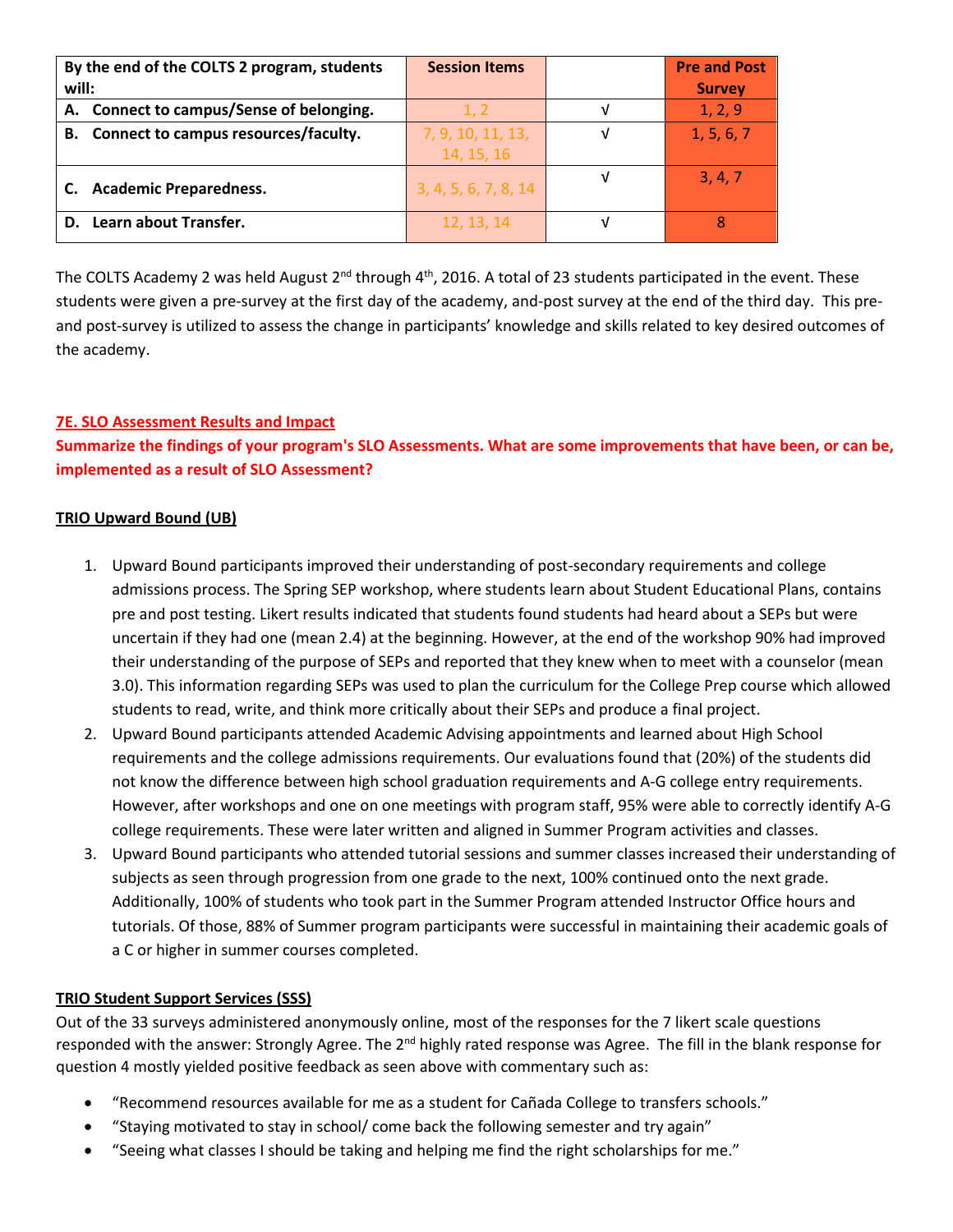- "helping me plan beyond undergraduate work and planning for graduate school too."
- "Advise on which career to pursue or explore. Introduced programs applicable to me on campus."
- "financial determination, personal issues, being an open ear."
- "my personal needs that have become overwhelming and could interfere with my education. Sometimes just talking helps to let go of fears and invites new ideas to the forefront."

Of course, it would have been nice if more students were able to fill out the survey but I feel we made concerted efforts to make sure students fill out their survey, send out weekly emails and making constant announcements at our events and whenever students came by for appointments and drop- ins.

All in all, an average of 71% of students "strongly agreed" with the 7 statements we asked of them. To note, there about 2-3 students out of the 33 that were not benefiting from our counseling and TRIO services. Even though that is a tiny number, I still feel that as a Director and Counselor that it would have been nice to know what we could have done differently to help them understand or feel more connected to our services. Another area we need to take a look at more closely to improve is our use of progress reports.

Students only rated that area of 54% of strongly agreeing that they are useful. Early Alert and progress reports as a campus wide issue is still something that is widely underutilized by teaching faculty. Perhaps the process could be made easier if it were an online tool attached to canvas and then shared with programs such as TRIO< EOPS, STEM, Promise Program, DRC, etc…

#### **Veterans' Resource and Opportunity Center (VROC)**

Veterans have utilized and exhausted all book vouchers rolled out in the amount of \$100 per individual. 26 veterans took advantage of this initiative. Counselling services have also been utilized by students.

### **Bridge to Opportunities Peer Mentorship Program (BTO)**

While there hasn't been any evaluation of students who participated in the BTO Peer Mentor Program only, there are a number of evaluations of peer mentorship that as an effective tool through our academic preparation programs. Based on the survey results that we have so far, we can tell that students value the information that they receive through the programs but we need to focus more on academic preparation and less on leadership and engagement.

#### **Looking Ahead**

#### **7F. SAOs and SLOs for the Next Review Cycle**

**State your SAOs and SLOs for the next review cycle. Describe how you will address identified opportunities for improvement.** 

#### **TRIO Upward Bound (UB)**

#### **Program Cornerstones/ Goals:**

- 1. To prepare students to be competitive candidates for post-secondary education through course selection, GPA, test scores, and social factors which include community involvement, leadership development, and diversity of thought/values.
- 2. To educate students on anticipated support needs when transitioning to post-secondary institutions and developing skills necessary to succeed in higher education (e.g. time-management, goal-setting, and study skills).
- 3. To develop student's educational goals and awareness of post-secondary institutions, majors/minors, degree types, and career options.
- 4. To develop community youth leaders that participate in service activities and understand the impact of diversity on a school campus and community.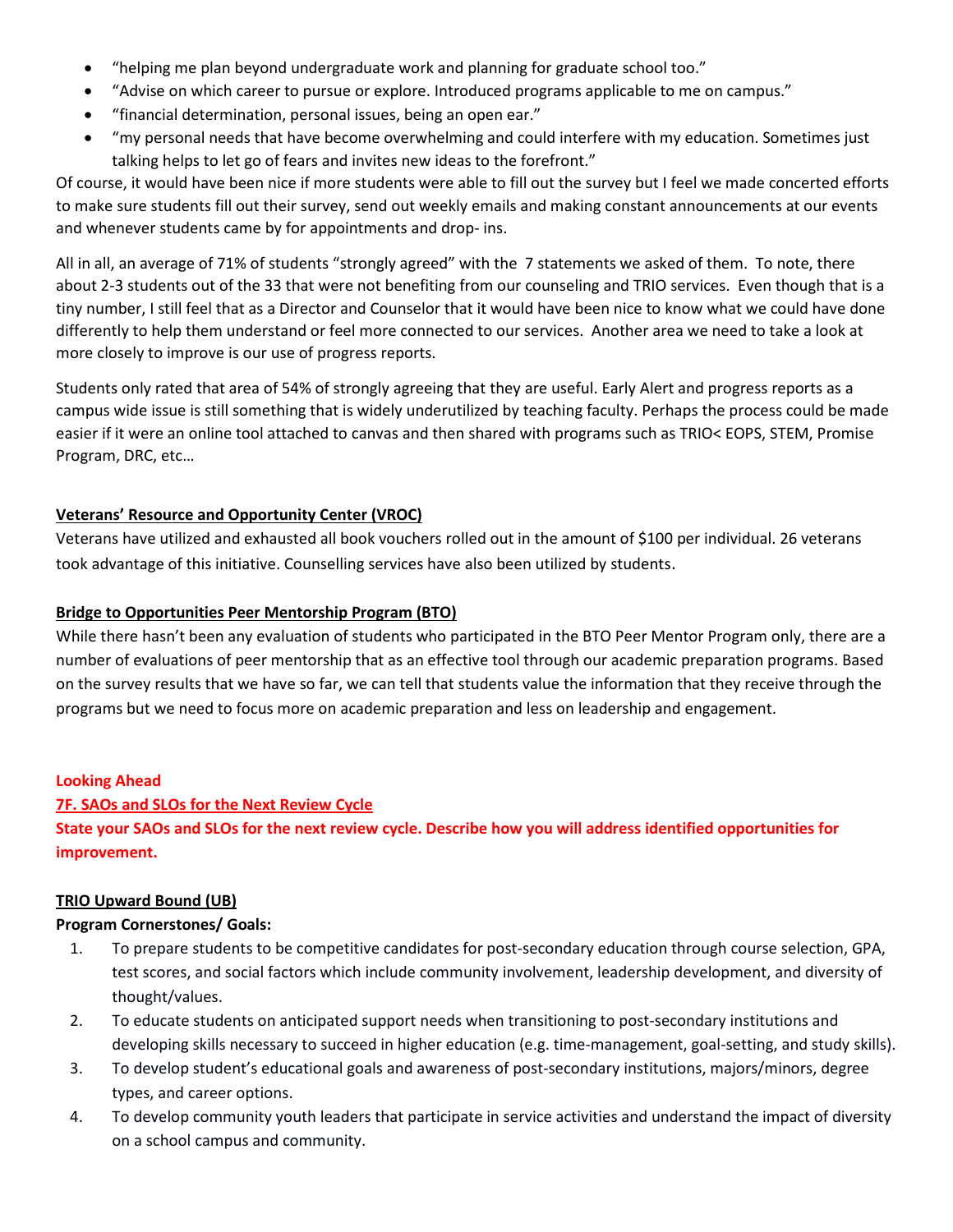### **TRIO Upward Bound (UB)**

### **Program Learning Outcomes:**

- 1. Students will be able to identify high school course requirements needed to be eligible for admission to a public California Postsecondary Educational Institution. [G1,G3]
- 2. Students will be able to identify co-curricular factors colleges consider for admissions and enrollment (including: leadership experiences and social factors). [G1, G3, G4]
- 3. Students will be able to identify personal strengths and areas for improvement in relation to their study skills. [G2]
- 4. Students will be able to set academic goals and identify action plans to hold themselves accountable. [G2]
- 5. Students will be able to identify and articulate the different post-secondary systems. [G3]
- 6. Students will articulate an educational plan for their intended career path. [G2]
- 7. Students will be able to articulate issue awareness and the significance of participating in service activities [G1, G4]

# **TRIO Student Support Services (SSS)**

For the next upcoming year, TRIO will continue to working on requiring intentional program requirements such as personal statements and updated comprehensive Student Educational Plans (SEPs), Also, we will work on increasing the number of progress reports returned by 10% as well as increase by 10% the number of students who attend counseling appointments. We may also choose to continue measuring the same SAO's from this program review to continue to create benchmark goals.

- 1. I understand the importance and value of creating a personal statement
- 2. I understand why it is important to update my SEP with my counselor.
- 3. TRIO will increase the number of progress reports submitted by 10%
- 4. TRIO will increase the number of students counseling appointments by 10%.

# **Veterans' Resource and Opportunity Center (VROC)**

#### SAO

VROC will continue to improve upon its new Vet Voucher program and continue to assess the impact of the book, transportation, and food vouchers. This will also include improving outreach, intake, and data collection processes for the program. Continued collaboration with Student Equity, other campus partners, and community partners will be necessary for improvement of services.

SLO

VROC will be conducting a pre and post assessment of impact of providing career services for our students. We will be offering a "Boots to Suits" career exploratory workshop series and job opportunities for veterans in the next cycle. In addition, V-ROC will put in the effort to provide workshops that would cover academic success and community integration.

# **Bridge to Opportunities Peer Mentorship Program (BTO)**

As we move forward with the hiring of a coordinator, the primary goal is to maintain the current services that are being delivered through BTO. Along with that, we realize that there is tremendous need to recruit mentors to replace the mentors that will be graduating from Canada College.

- 1) Focus on data and the impact of peer mentoring on student success completion, transfer and retention
- 2) Highlight the benefits of peer mentorship college wide